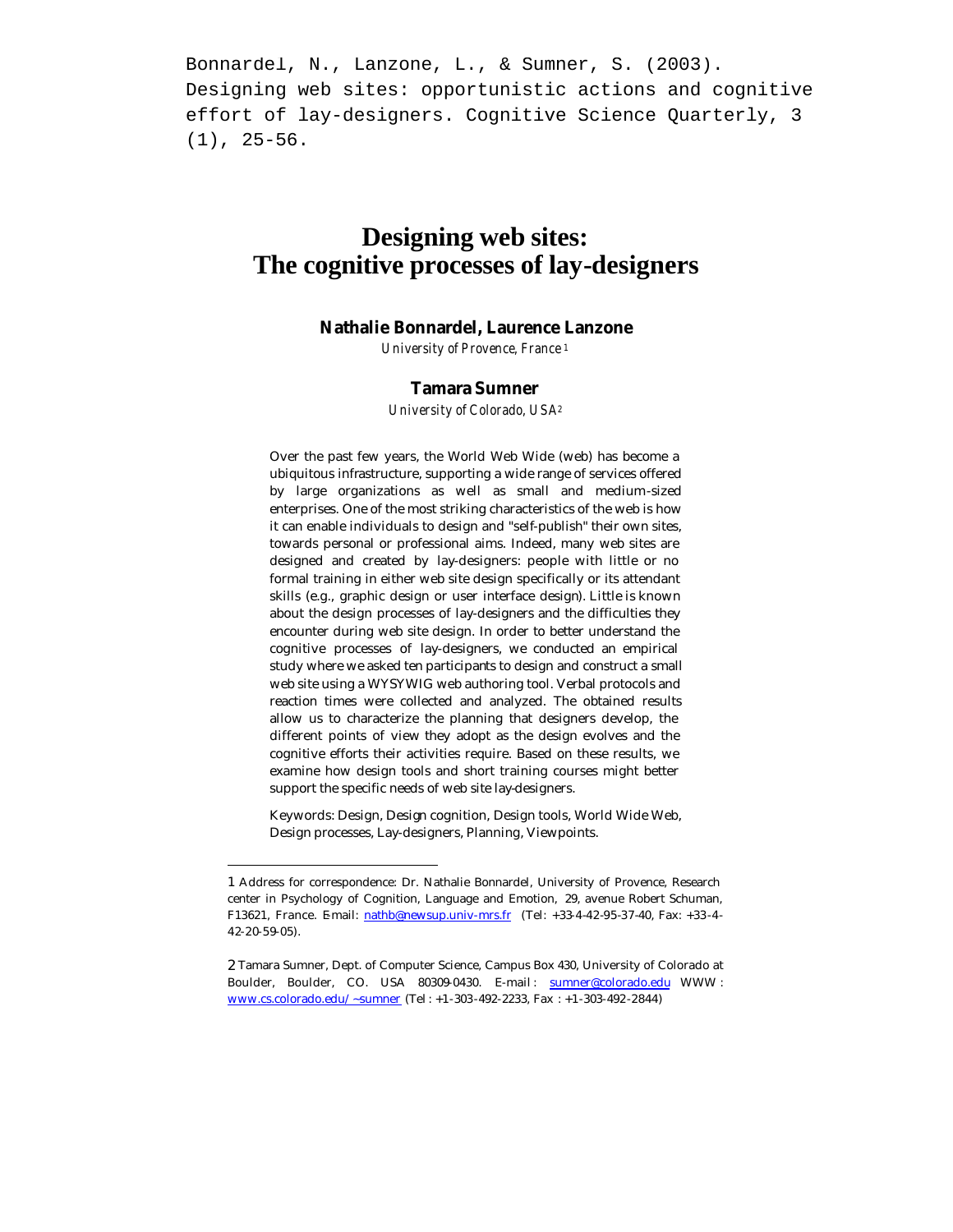# **1. Introduction**

The World Web Wide (web) now supports a wide range of business, government and social services, offered by large organizations as well as small and medium-sized enterprises. The Web is also an important medium of expression and communication for individuals from all walks of life. Indeed, everyone can design and "self-publish" his or her own site, without requiring big up front investments in either equipment or technical expertise.

The web sites of large organizations are typically designed by interdisciplinary teams composed of specialists in database design and implementation, graphic design, user interface design and evaluation, communications and public relations, etc., with each team member contributing their particular disciplinary skill and perspective into the overall interdisciplinary design process. Indeed, much of the theoretical and empirical work in hypermedia and web site design is focused on understanding and supporting the design and maintenance needs of such large-scale sites; such as the Relationship Management Data Model (Isakowitz, Diza, Maiorana & Gilabert, 1994), or the Structured Hypermedia Design Technic (Bichler & Nusser). While these large sites are a vital component of global ebusiness, many web sites  $-$  perhaps the majority  $-$  are designed by lay-designers. "Lay-designers" are people with little or no formal training in either web design specifically or its attendant skills (e.g., database design, graphic design, user interface design, etc.).

Lay-designers may be creating web sites to support either personal and professional aims. In the personal arena, it is becoming increasingly common for families and friends to use web sites as a means for communication and announcements about important life events, such as births, marriages, graduations, deaths, etc. (Hofmeester, 1999 ; Konrad, 2000) Many individuals design and maintain web sites to showcase and support their special interest groups and hobbiest activities. In the professional arena, many organizations request, and sometimes require, employees to maintain homepages or project pages to support organizational awareness and communication. It is also not uncommon for lay-designers to find themselves in webmaster positions, i.e., responsible for designing and maintaining the organizational website in small and medium-sized enterprises. The 1998 GVU Web Survey data suggests that there are many organizations that depend on both full and part time webmasters that have little prior webmaster experience (GVU, 1998).

Many lay-designers are self-taught and some attend short training courses. The majority of such courses (and many training materials) focus on teaching the syntax of HTML or the specifics of a particular web authoring tool, but not on theoretically or empirically-grounded methods that could facilitate the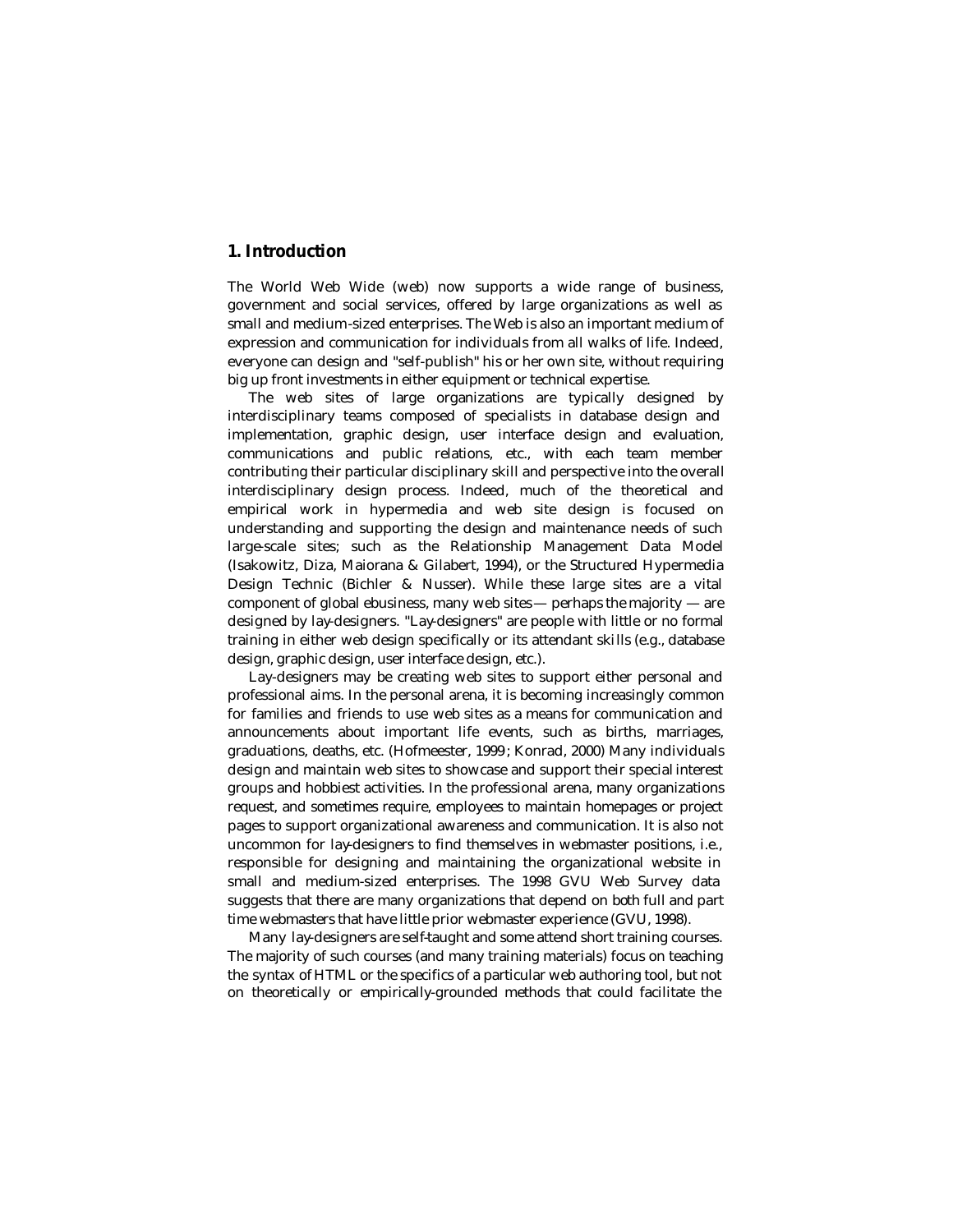design of usable web sites. In this article, we will argue that the complexity of web site design is not due, especially, to the cognitive challenges of authoring in HTML. Indeed, there are numerous WYSIWIG (what-you-see-is-what-youget) authoring tools (such as Netscape Composer<sup>TM</sup>, Dreamweaver<sup>TM</sup> or  $\text{Golive}^{\text{TM}}$  which hide the syntax of HTML, and thus using these packages is somewhat similar to using a word processing package. The cognitive challenges of web site design are mainly linked to certain general characteristics of design activities, as well as to certain specific characteristics of web site design. That is, lay-designers must grapple with issues related to information design and consider what information elements they wish to present, how best to present them, and how best to provide navigation and access to these elements.

Despite the cognitive complexity of design activities (Bonnardel, 1999, in press, Bonnardel & Gaden, 2000, Bonnardel & Sumner, 1996) and the specific challenges of web site design, little research is being conducted on the cognitive activities of designers who exploit the creative facilities offered by the web environment. Indeed, much research has focused on access to and navigation within web and/or hypermedia documents (see, for instance, Smith, Newman & Parks, 1997; Vora & Helander, 1997) or the elaboration of guidelines for designing such documents (see Nielsen, 1995; Schneiderman, 1997; Thimbleby, 1997; Leulier, Bastien & Scapin, 1998). Given the pervasiveness of web site design, we argue that it is increasingly important to know more about the cognitive processes of web site designers and, particularly, lay-designers in order to create better design tools and better training materials and courses. Indeed, previous research showed that differences in the cognitive processes of beginning and experienced designers have important, and sometimes surprising, implications for design support tools; i.e. features deemed most appropriate for beginners proved to be better for experienced designers (Bonnardel & Sumner, 1996; Sumner, Bonnardel & Kallag-Harstad, 1997).

Thus, we consider it especially important to analyze lay-designers' "intuitive" or "spontaneous" design activities, in order to gain insight into their cognitive functioning and, on this basis, to identify difficulties they may encounter. Towards this end, we will first analyze characteristics of design activities and, especially, of the design of web sites in order to identify and characterize the cognitive processes to be studied. Then, we will present an exploratory study conducted with lay-designers who recently completed a short training course on web site design. In this study, we asked ten participants to design and construct a small web site using a WYSYWIG web authoring tool. We analyzed their verbal protocols and reaction times to characterize their mental representations and planning processes, their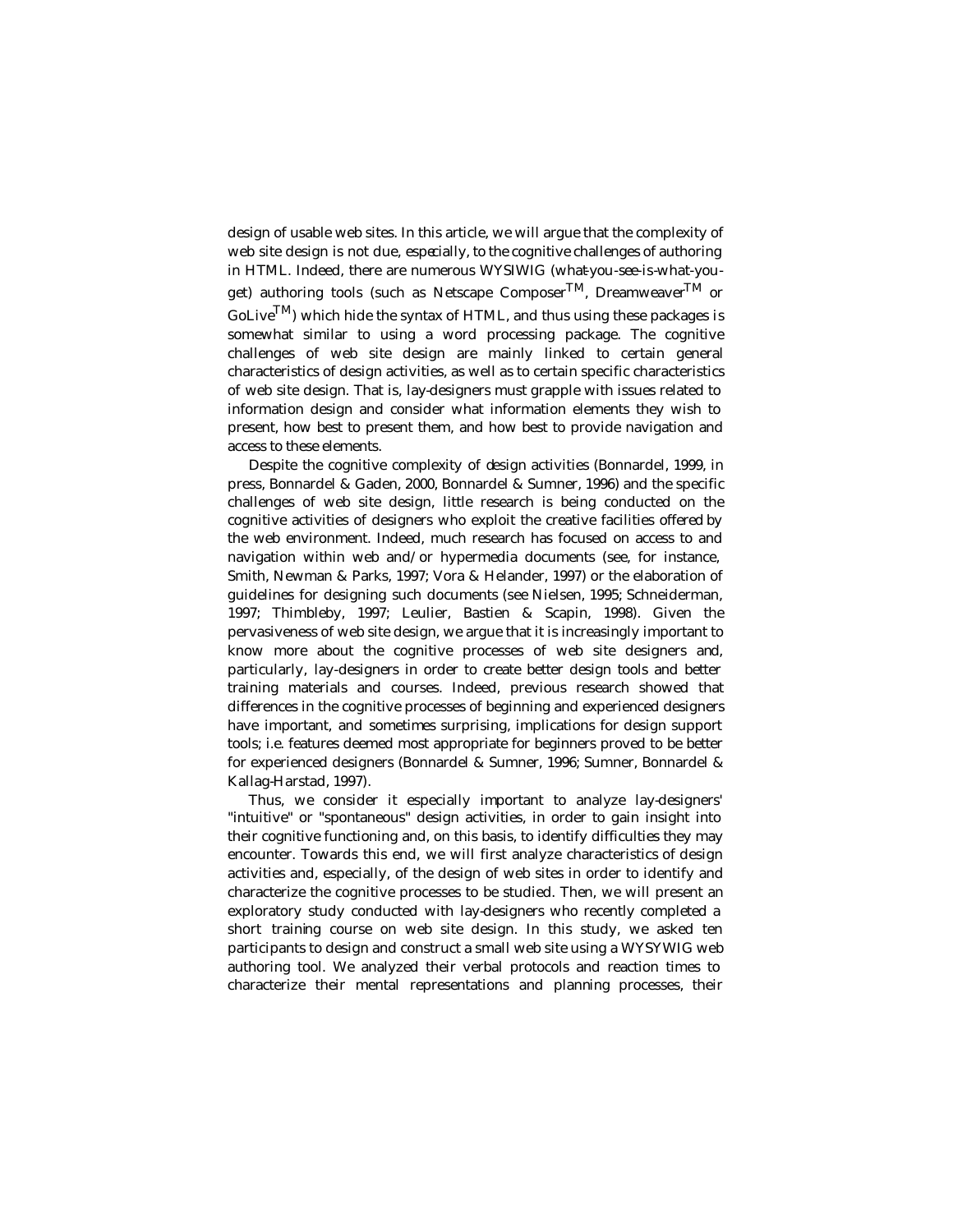cognitive effort at various stages of design problem-solving, and the points of view they adopted during design construction and analysis. Based on these results, we discuss how design tools and training courses might better support the specific needs of web site lay-designers.

### **2. General Characteristics of Design**

From the perspective of theoretical cognitive psychology, the design of web sites belongs to the field of design problem-solving: designers have to define a product which should fit a specific function and satisfy different requirements (this defines to some extent the "goal" to reach) but the designers cannot directly apply pre-defined procedures to reach this goal (cf. Malhotra, Thomas, Carroll & Miller, 1980). For this reason, design problems are complex because they are both ill-structured and open-ended.

Design problems are "ill-structured" or "wicked" since each designer has to construct his or her own mental representation or mental model of the product to be designed (e.g., a web site) though he or she is provided with only a small set of requirements (Eastman, 1969; Simon, 1973). Mental representations can be defined as transitory constructions elaborated in a particular context towards specific goals (Clement & Richard, 1997). Contrary to knowledge elements stored in long term memory, which need to be activated in order to be efficient, mental representations are immediately available since they are elaborated and maintained in working memory. Mental representations support the designer to deal with the task at hand or the problem-solving in progress; conversely, it is only through the problem-solving process itself that the designer can complete her or his mental representation by choosing design options.

Given this, design activities have been characterized as an iterative dialectic between problem-framing and problem-solving (Rittel, 1984; Simon, 1995). During problem-framing, designers refine design goals and specifications and, thus, refine their mental representation of the problem. During problem-solving, designers elaborate solutions and evaluate these solutions with respect to various criteria and constraints, which guide the designers in performing subsequent stages of design problem-solving (Bonnardel, 1999). The iterative dialectic between problem-framing and problem-solving allows the designer to transform the ill-structured problem into a better defined problem supported by the progressive elaboration of his or her own mental representation of the problem.

In terms of cognitive processes, this dialectic process can be viewed as opportunistic planning. Observations of planning activities are typically used to indirectly examine the evolving mental representation of designers. For instance, in the past, design actions were believed to be based on hierarchical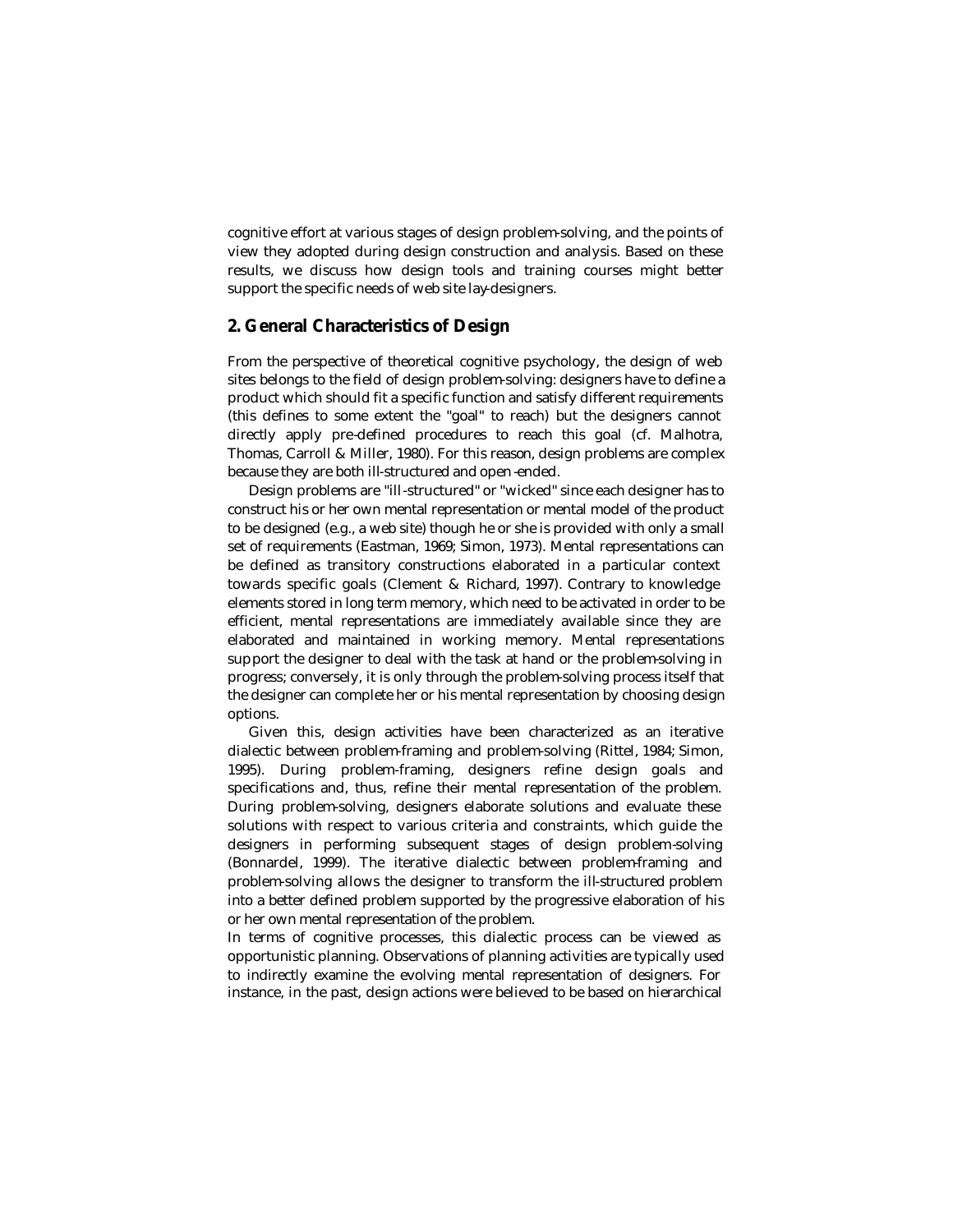planning; i.e., designers decompose the problem into sub-problems in order to reach sub-solutions, which would later be grouped through a process of composition (Eastman, 1969). However, the seminal study of Hayes-Roth & Hayes-Roth (1979) and later research (see Guindon, 1990; Visser, 1990) indicates that design actions are not purely hierarchical, but instead mainly consists of opportunistic activities, which include hierarchical parts but also consists of unplanned actions, throwing back into question or even giving up of previous decisions, and post-poning actions or decisions. Contradictions have been noticed between designers' descriptions of their own activities as hierarchical, and observations in real time (Visser, 1987): the designers' activities appeared to be less structured than designers stated and their actions moved away from their initial plan.

Since each designer constructs his or her own mental representation of the problem at hand, different designers supposedly solving the same design problem, are going to reach different solutions, all of which may be potentially acceptable (Bisseret, Figéac-Letang & Falzon, 1988). Therefore, design problems are also "open-ended": there is usually no single correct solution or direct procedure for a given problem. There are, instead, a variety of potential solutions, which satisfy different criteria or constraints to varying degrees. Moreover, the criteria and constraints used during design are also open ended, since they are not only dependent on explicitly stated design requirements. They are also dependent on the designer's own evolving mental representation of the design problem, or his or her point of view, which reflects prior experiences with the design situation and personal preferences (Bonnardel, 1999).

Again, in terms of cognitive processes, while more and more studies in cognitive psychology are examining the adoption of points of view during problem-solving, no clear and consensual definition has been proposed. Nevertheless, in "classical" problem-solving activities (i.e. well defined problems which have an optimal solution), research suggests that changing one's viewpoint on a given situation leads to the construction of a new problem space (Clément & Richard, 1997). In the case of design, we consider that the adoption, or taking into account, of a new viewpoint allows the designer to refine his or her mental representation and, thus, to refine or revise the solution element previously elaborated. More precisely, the new viewpoint would lead to the activation or definition of new knowledge elements: criteria and constraints specific to this viewpoint, which can be situated at different levels of abstraction. Criteria can define either desirable or imperative orientations for the design solution and they can be operationalized by constraints (Bonnardel, 1991, 1993). Specifically, these criteria and constraints can: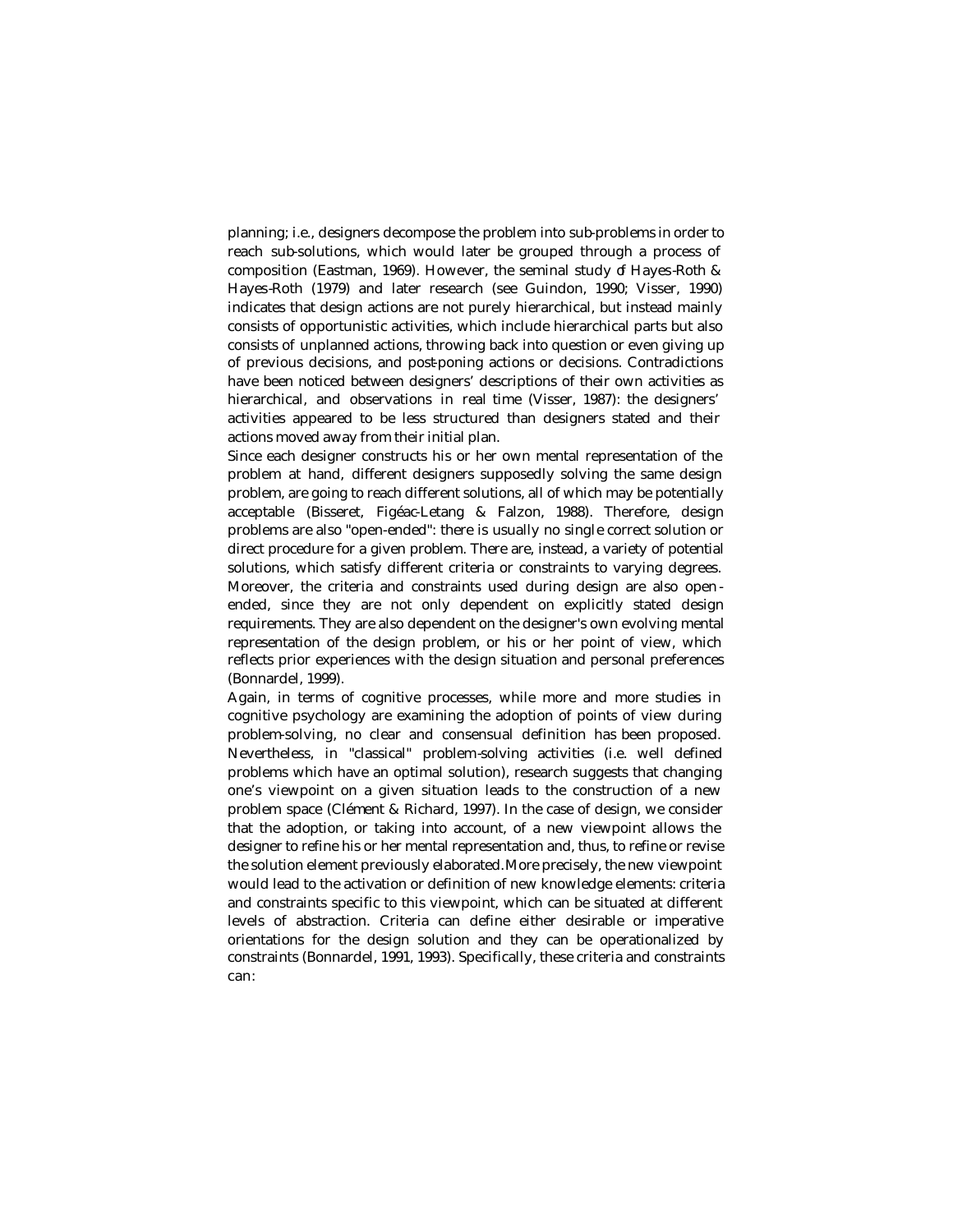- arise from knowledge specific to the designer, learned prior to the problem at hand ("constructed constraints");
- result from filtering and refining of provided information related to the problem at hand and presented, for instance, in a problem specification, design brief, or other form of requirements statement ("prescribed constraints");
- be defined during the design process, by analyzing the implications of already defined constraints or the implications of already defined design options or solution elements.

# **3. Specific Characteristics of Web Site Design**

In addition to these general characteristics of design problems, other characteristics, which may underlie questions about the cognitive functioning of designers, appear to be more specifically linked to the design of web sites. For instance, contrary to other design situations, such as the repetitive design of a well understood technical artifact (e.g., commodity personal computers), owners of web sites often aspire for their sites to be "innovative" and "attractive", as well as fulfilling more functionally-oriented requirements. According to certain descriptions of creativity, this potential tension epitomizes a "constrained cognitive environment" (Bonnardel, in press) where the search for creative or artistic solutions is guided in part by other constraints. These constraints may be specified by the customer (i.e., the person ordering a specific site) in a design brief or written specification, or they may not be documented, known or even anticipated, particularly if the designer and the customer are the same individual. Therefore, it is interesting to ask what impact the level of problem specification may have on the cognitive processes of lay-designers? Particularly, is creativity favored by providing inexperienced designers with relatively complete specifications, or by giving them the freedom to define for themselves the majority of the design constraints? How did the level of problem specification influence their evolving mental representation, as revealed in their planning processes?

Similar to other design situations, designers of web sites have to take into account the viewpoints of different stakeholders, in addition to their own. Much professional design work is based on cooperation and communication between different stakeholders, such as design team members, customers, users, testers, etc., and this communication provides a forum for articulating different perspectives and viewpoints on design priorities, criteria, and constraints; i.e., potentially divergent knowledge elements which must be considered during design (Rittel, 1984; Sumner, 1995). Our previous studies (Bonnardel & Chevalier, 1999) indicate that professional web design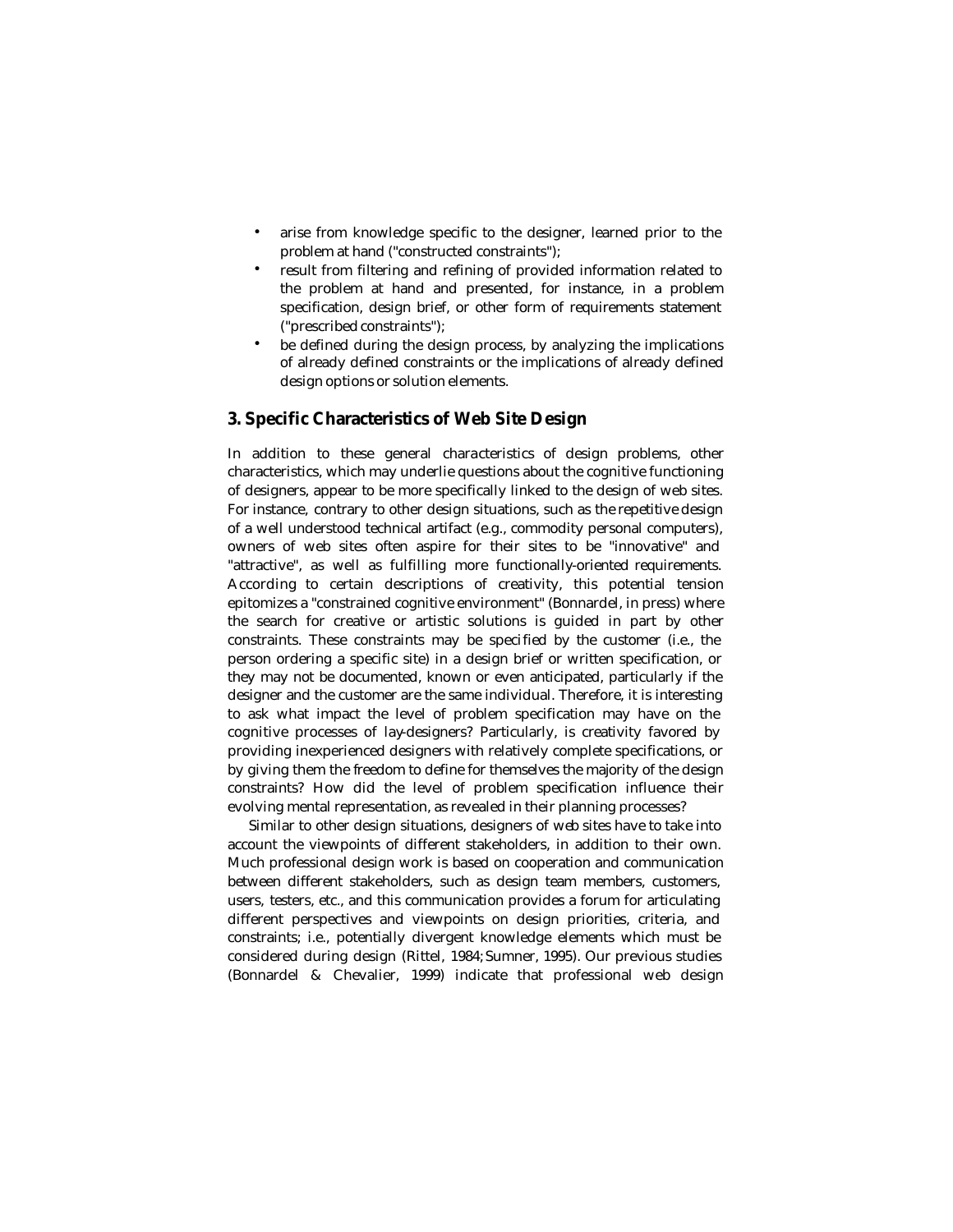designers consider four broad classes of criteria and constraints during design:

- *functional aspects*, which refer to navigation inside the site and to characteristics linked to the navigation (e.g., number of pages, depth and breadth of navigation structure, etc.);
- *cost aspects*, which groups together the financial cost and temporal cost necessary to design a given site;
- *technical aspects*, which refer to the knowledge designers have of design support tools they can use, including the strengths and limitations of the tools;
- *aesthetic aspects*, which refer to the look-and-feel of the site to be designed (such as the harmony of colors inside a given site).

Web site lay-designers, on the other hand, typically work individually. While interactions between lay-designers and customers may occur at certain stages in the design process, interactions between designers and web site users remain in most cases only "virtu al" or imagined. This is particularly the case in small enterprises that lack the expertise or resources to engage in usercentered requirements analysis techniques (e.g., Lewis and Rieman, 1993; Holtzblatt and Jones, 1993) or user testing. The majority of web site design, construction, and reflection activities (such as the cycle of "problem-framing" and "problem-solving" or the cycle of "generation and evaluation of design solutions") take place when the designer is by himself or herself. Design decision -making that occurs in this type of isolated situation is supported mainly by the designer's evolving mental representation and by his or her ability to formulate and consider potentially divergent knowledge elements. Therefore, it is useful to ask whether lay-designers consider multiple viewpoints during design? Do they consider similar viewpoints to professional designers (i.e., technical, functional, aesthetic, cost)? If so, how do individual lay-designers articulate these viewpoints and what are the criteria and constraints associated with different viewpoints? How do designers apply, or take into account, these knowledge elements during design problem solving?

Particularly salient to web site design is the distinction between the customer's viewpoint (i.e., the desires of the person paying for the site to be developed) and the user's viewpoint (i.e., the needs and desires of the web site user). Previous studies suggest that awareness of three types of actors comprise the superordered viewpoints of professional web designers: the designer himself or herself, the customer and the web user (Bonnardel & Chevalier, 1999). Reconciling these viewpoints is a well-known challenge in user interface design and much professional training and design methods are devoted to understanding and championing user needs (Lewis and Rieman,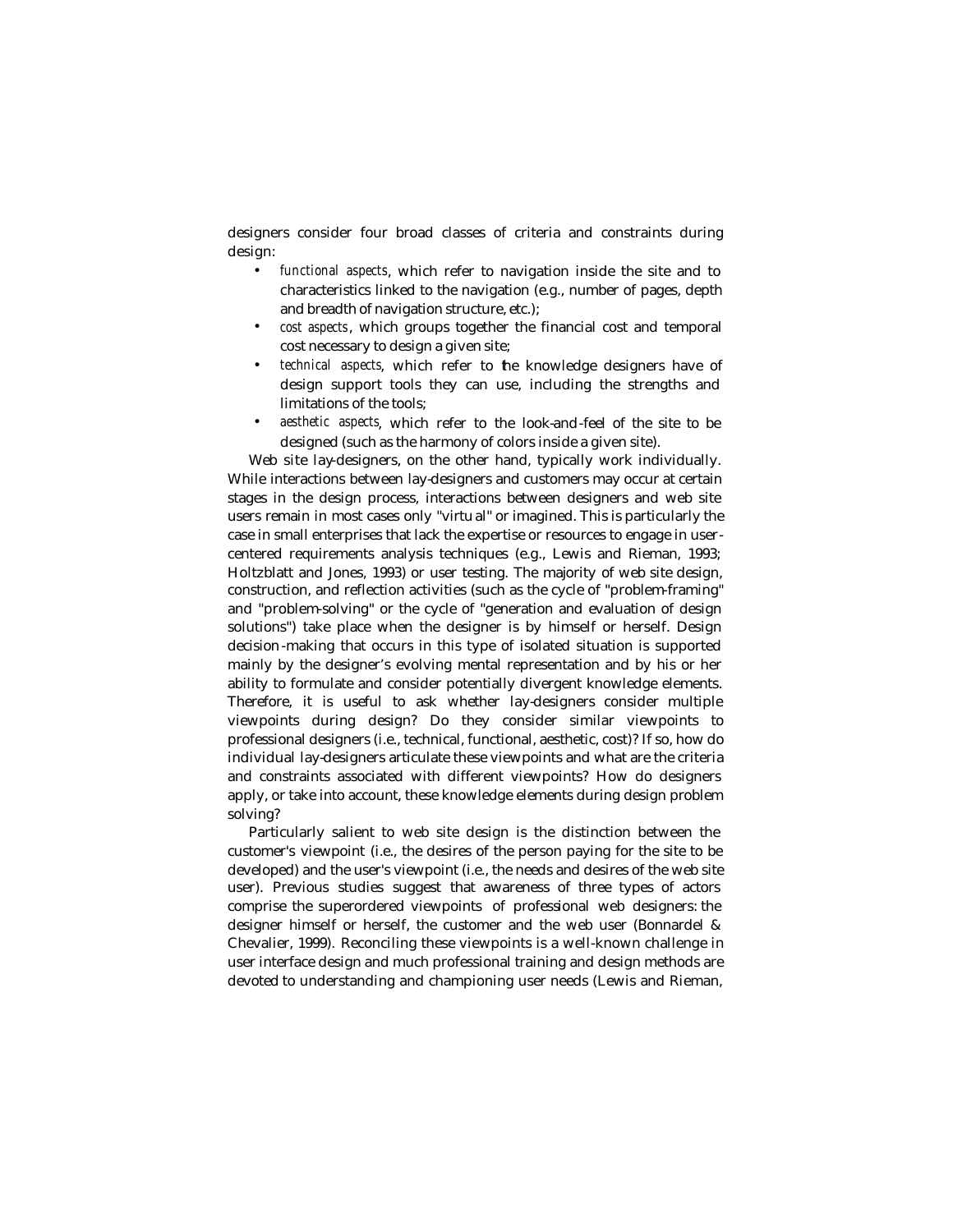1993; Holtzblatt and Jones, 1993; Greenbaum and Kyung, 1991; Schuler and Namioka, 1993). Nielsen argues that understanding user needs takes on a new urgency in web environments since, at many sites, people experience the usability of the site first, and then can optionally decide to pay or purchase later (Nielsen, 2000). In this case, poor usability can be particularly devastating for small businesses if it results in loss of revenue. Since many small businesses rely on lay-designers, it behooves us to ask specifically how lay-designers articulate, internalize, and take into account the user's viewpoint during design problem solving?

Given our previous arguments about the ubiquity and importance of laydesigners, it is therefore also important to ask what impact the "level of expertise" has on designers' cognitive functioning and, especially, on the viewpoints and criteria they take into account and on the cognitive effort required during different stages of design?

In order to characterize the cognitive processes developed by recently trained designers of web sites, we conducted an experiment with students who just attended a class on the creation of web sites. Our objectives were to study:

- 1. the construction of a mental representation by designers as revealed through the planning activities designers develop,
- 2. the changes of viewpoints designers perform as well as the aspects of the design activity on which they focus,
- 3. the cognitive effort they allocate to different stages of the design.

In addition, we wished to replicate a feature of real-life design situations which may have an important impact on designers' cognitive processes: the level of problem specification. Sometimes designers are provided with a precise schedule of conditions, whereas other times they have only a vague idea of the purpose and functionality necessary for the site being designed. Such a feature became an experimental factor, in order to determine its impact on the designers' mental representations and, consequently, on the cognitive processes they develop. Before presenting the empirical study, we will first consider some methodological issues that must be taken into account when studying designers' cognitive processes.

# **4. Methodological issues**

Studies performed in cognitive psychology frequently refer to "cognitive effort" (also called "cognitive load" or "mental load"). We briefly define cognitive effort as attentional resources allocated to a task or needed for mobilizing a cognitive process (see Halford, 1993; Piolat & Pélissier, 1998). To date, no measure of the cognitive cost of design processes has been concretely performed. Therefore, we are going to present ways to measure cognitive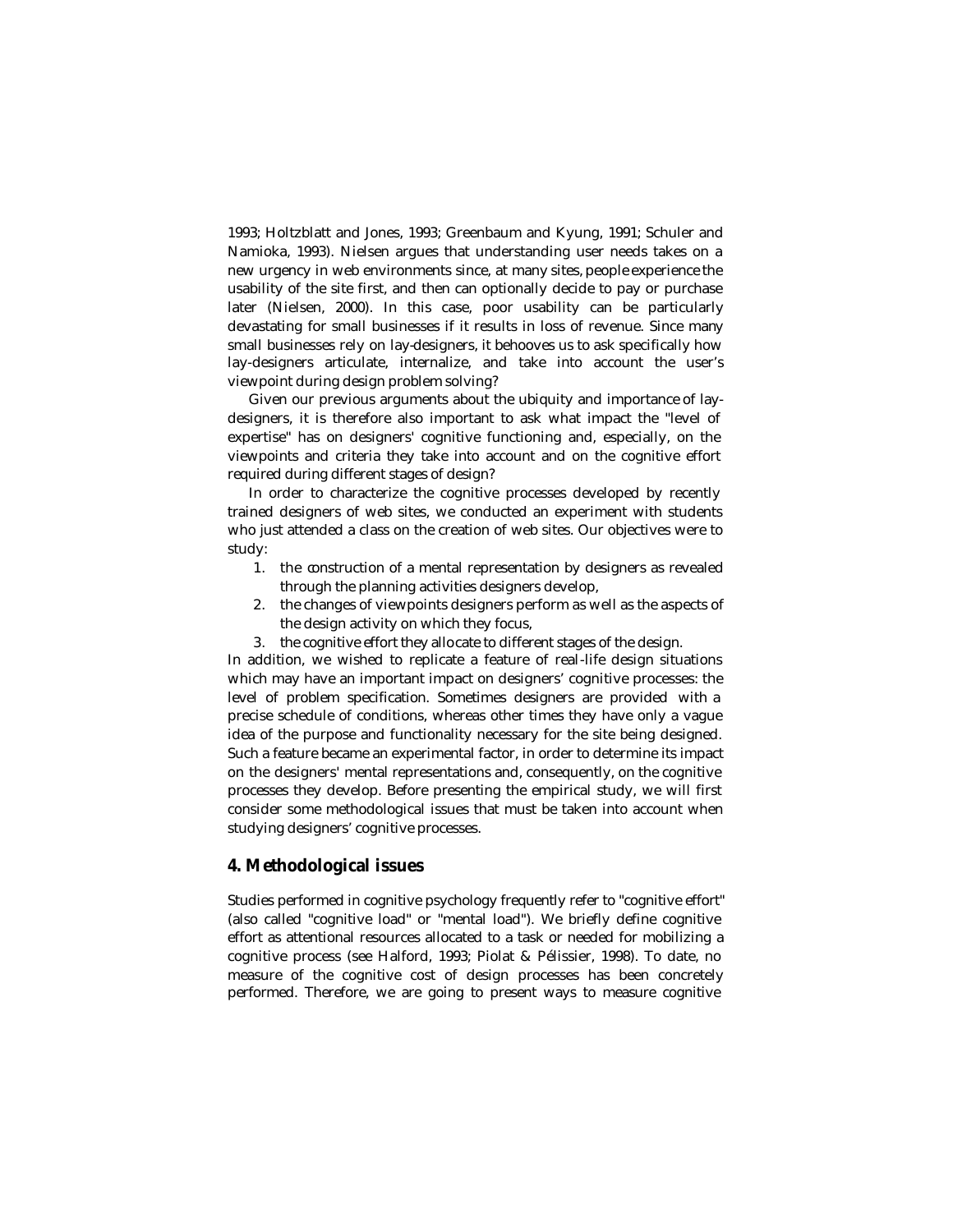efforts in an area in which such measures are frequently performed – text writing – and discuss how we adapted these methods to study design activities.

### **4.1 Measure of cognitive effort**

Text writing appears to be one of the rare areas in which measures of cognitive efforts have been frequently performed. Several authors conducted experiments in order to measure the writers' cognitive efforts associated with specific cognitive processes (see Kellogg, 1987a&b, 1988, 1994, 1996, 1998; Kellogg & Mueller, 1993; Levy & Ransdell, 1995, 1996; Piolat, Roussey, Olive & Farioli, 1996). In this area, two main types of paradigms are used to measure cognitive effort: one proposed by Kellogg (1987b) and the other one by Levy and Ransdell (1995). These paradigms are related to the "additional task" performance model (also called "double task" or "secondary task"), which has been used for more than 25 years (see Baddeley & Hitch, 1974; Kahneman, 1973; Posner, 1978). Performance is measured on an additional task, which participants solve simultaneously with their primary task.

Humans are considered to be systems with limited capacity; therefore, attentional resources available in working memory are limited (Baddeley & Hitch, 1974). The idea underlying the paradigms of Kellogg (1987b) and Levy and Ransdell (1995) is that the residual capacity not used to perform the main task can be used to perform another task. In both Kellogg's and Levy and Ransdell's paradigms, while performing the main task (i.e. writing a text), the participants are interrupted by signals or probes and they have to react as quickly as possible to these stimuli. More precisely, reaction times of each participant are first measured independently of any other activity, in order to define a mean basic reaction time specific to each participant. This basic reaction time is then subtracted from the reaction times measured while performing the main task, in order to define "weighted reaction times" associated with cognitive processes. Therefore, the greater the weighted reaction time is, the more the cognitive process which has been interrupted is considered to require important cognitive resources.

The cognitive processes that have been interrupted by probes are identified differently according to Kellogg's paradigm and to the one of Levy and Ransdell. In Kellogg's paradigm, after each reaction, the participant has to choose among several labels the one corresponding to the cognitive process that has been interrupted (the labels used to study writing activities correspond to the three main processes described by Hayes and Flower (1980) — "planning", "translating", "reviewing" — and to the label: "other"). In Levy and Ransdell's paradigm, the participant has to think aloud (simultaneous verbalization) and several indicators are automatically logged (e.g., the activity of each participant, in order to identify precisely the beginning and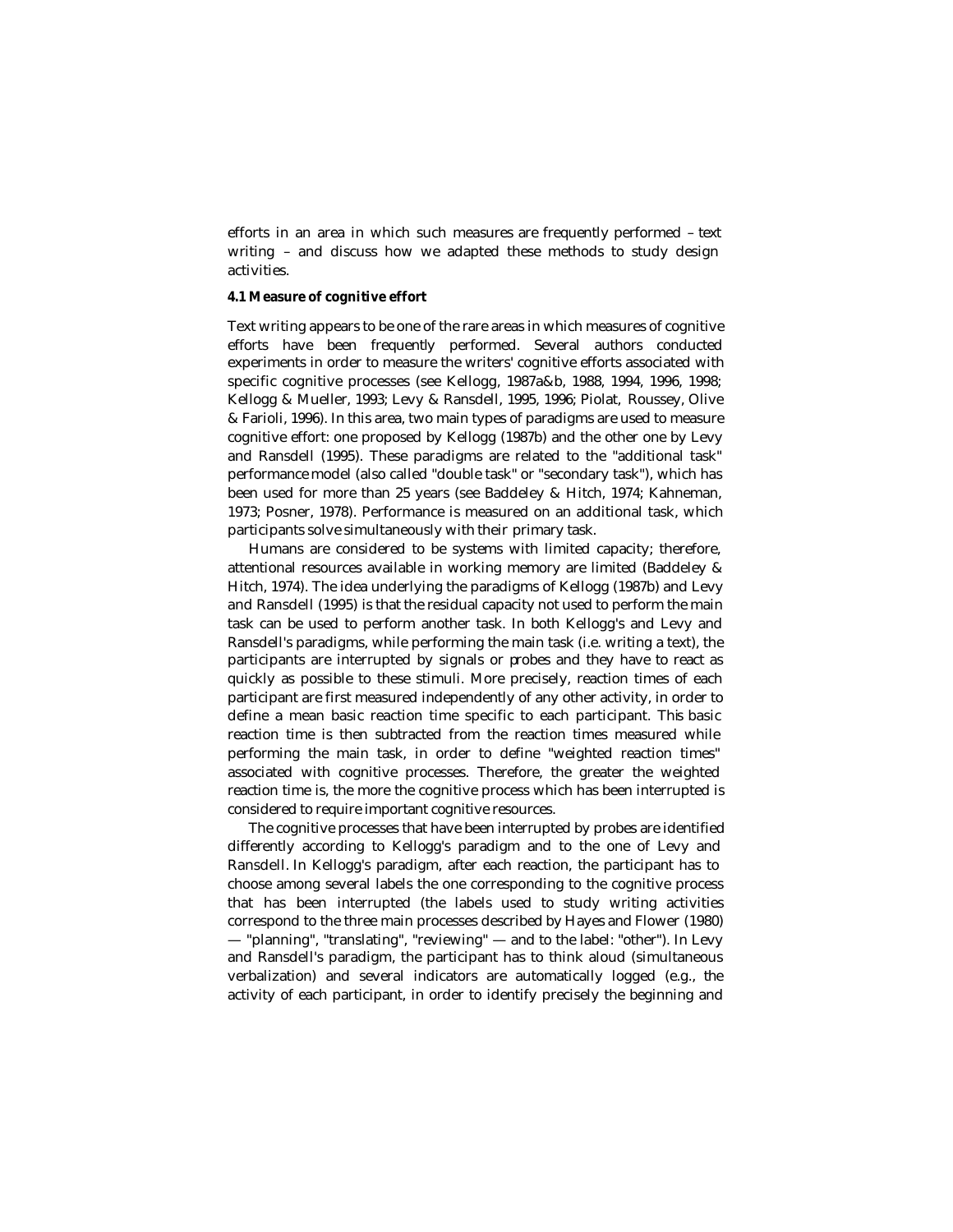the end of the writing). Thus, both Kellogg and Levy and Ransdell ask the participants to perform a *triple task:*

- 1. writing a text (main task),
- 2. reacting to probes,
- 3. indicating the cognitive process which has been interrupted, either by pointing out labels or through simultaneous verbalization.

Methodological concerns were expressed about the double task technique (Fisk, Derrick & Schneider, 1986-87) as well as on the functional interpretations that this technique can allow (Navon, 1984; Navon & Gopher, 1979; Pashler, 1984). However, several experiments have shown that the two additional tasks (reacting to probes and indicating the interrupted cognitive processes) do not damage th e main activity (see Piolat, Olive, Roussey & Thunin, 1999; Olive, Kellogg & Piolat, in press). These experiments are based on a comparison between "natural" writing conditions (i.e. without any specific technique) and "unusual" conditions (main task associated with the two additional tasks). Specifically, these experiments showed that:

- There is no deterioration of the quality of the productions obtained. Writers can allocate enough attentional resources to preserve their writing objectives and they can define "commitments" in managing their attentional resources, which allow them both to produce a text with the same quality as in natural conditions and to perform the additional tasks (Kellogg, 1987a&b).
- Though the interruptions may slow down the task, especially when the probes are particularly frequent, the mobilization of the writing processes and the management of the task as a whole are not modified by the interruptions (Piolat, Roussey, Olive & Farioli, 1996).

### **4.2. Verbal Protocols**

Both the paradigm of Kellogg (1987) and the one of Levy and Ransdell (1995) are based on the analysis of verbal protocols. Such techniques were also the object of criticism (see, for instance, Ericsson & Simon, 1993; Russo, Johnson & Stephens, 1989; Wilson, 1994). Two main types of concerns have been expressed about the validity of verbal protocols. First, do simultaneous verbalizations modify cognitive processes? Second, especially when considering retrospective or *a posteriori* verbalizations, isn't it a risk that the ideas are forgotten and reconstructed at the end of the task?

In order to answer such questions, Levy and Ransdell (1995) as well as Levy, Marek and Lea (1996) made a comparison of the content of simultaneous verbalizations and retrospective verbalizations from writers. They observed that the writers could not remember with precision the processes they developed during the writing task (in the best cases, 60% of retrospective protocols matched with the observations vs. only 10% in the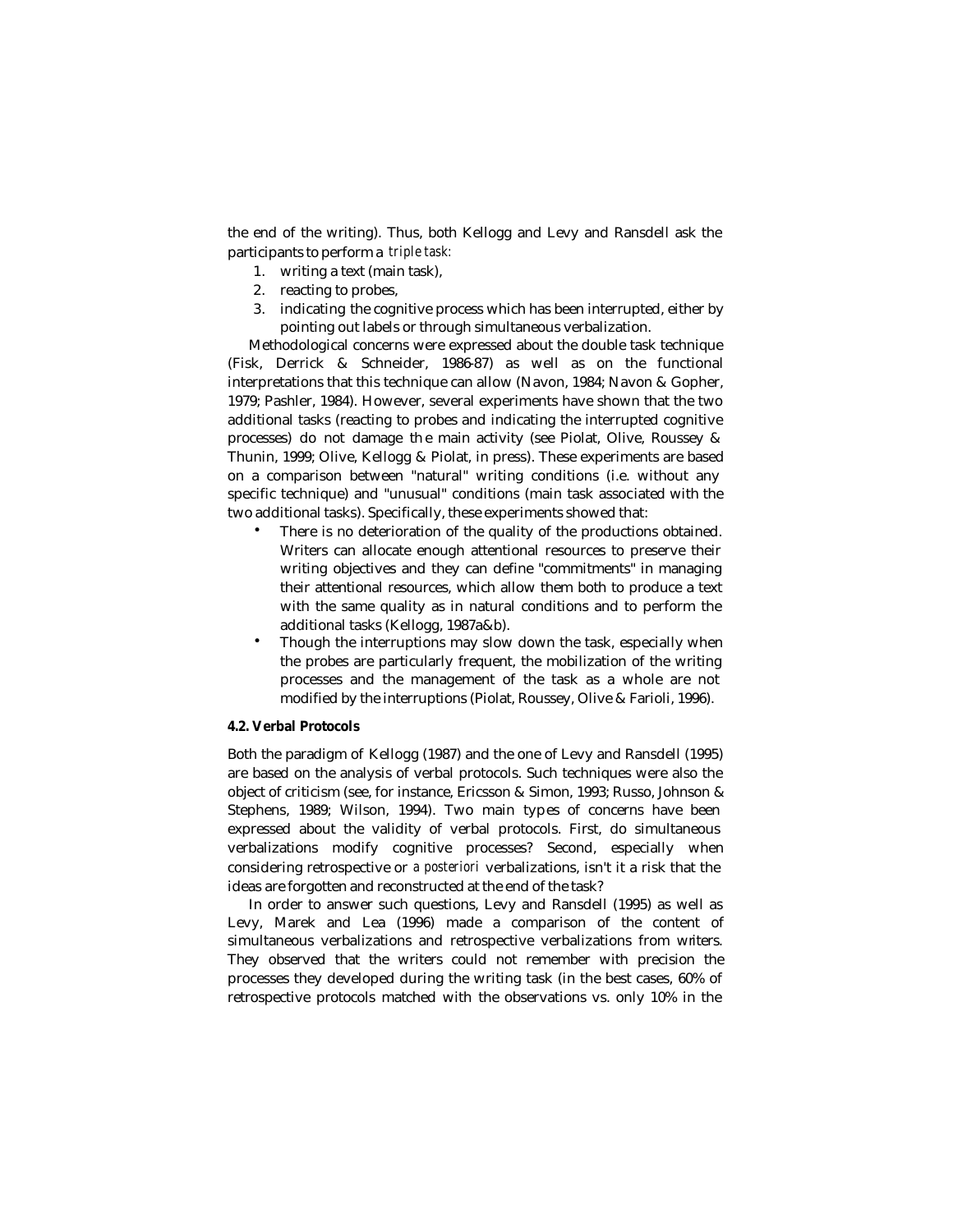worst cases). Therefore, it seems possible to argue that simultaneous verbalizations are preferable to retroactive verbalizations.

Concerning the impact of simultaneous verbalizations on the current activity. Ericsson and Simon (1993), analyzed the types of verbalizations that could be induced by the experimenter's orders:

- simple vocalization of interior articulation (level I);
- verbalizations that convey a description of the content of thoughts (level II);
- verbalizations that convey explanations (level III).

After having performed several experiments, Ericsson and Simon (ibid.) concluded that only level III verbalizations can disturb the activities linked to the main task, since such verbalizations require too much attention. In the study presented next, we used a triple task, inspired by the paradigm of Levy and Ransdell (1995). We used simultaneous verbalizations and incited participants in these studies to express level I verbalizations.

# **5. Empirical Study of Lay-Designers**

As previously mentioned, our objectives were to study the evolution of the designers' mental representation, to analyze their planning activity, their changes in focus of attention, and to determine the cognitive effort such activities required. Towards this end, we conducted an experiment with ten students who had just attended a class on creating web sites using the "Netscape Composer" authoring tool. Though Composer offers less functionality than many professional web tools, it does support the easy and rapid creation of basic web sites through its WYSIWYG interface.

#### **5.1 Experimental Design**

The experimental participants were asked to design a small, three-page web site to create a painting gallery (see Appendix 1). They had one hour to create the site, which seemed sufficient given the limited size and complexity of the site. This task was inspired by a real task we encountered in a small web site company, and painting gallery-type functionality is also commonly found on many personal web sites, giving the choice of task some ecological validity.

In addition to th is main task, the designers had to perform two additional tasks inspired by the triple task paradigm (Levy & Ransdell 1995):

- to think aloud (simultaneous verbalization),
- to react to signals by pressing a button, in order to record reaction times and, on this basis, to determine the designers' cognitive effort.

To simultaneously record the participants' verbalizations and their reaction times, we used a tape-recorder and the SCRIPTKELL software (Piolat, Olive, Roussey & Thunin, 1999) to both deliver sonory signals and record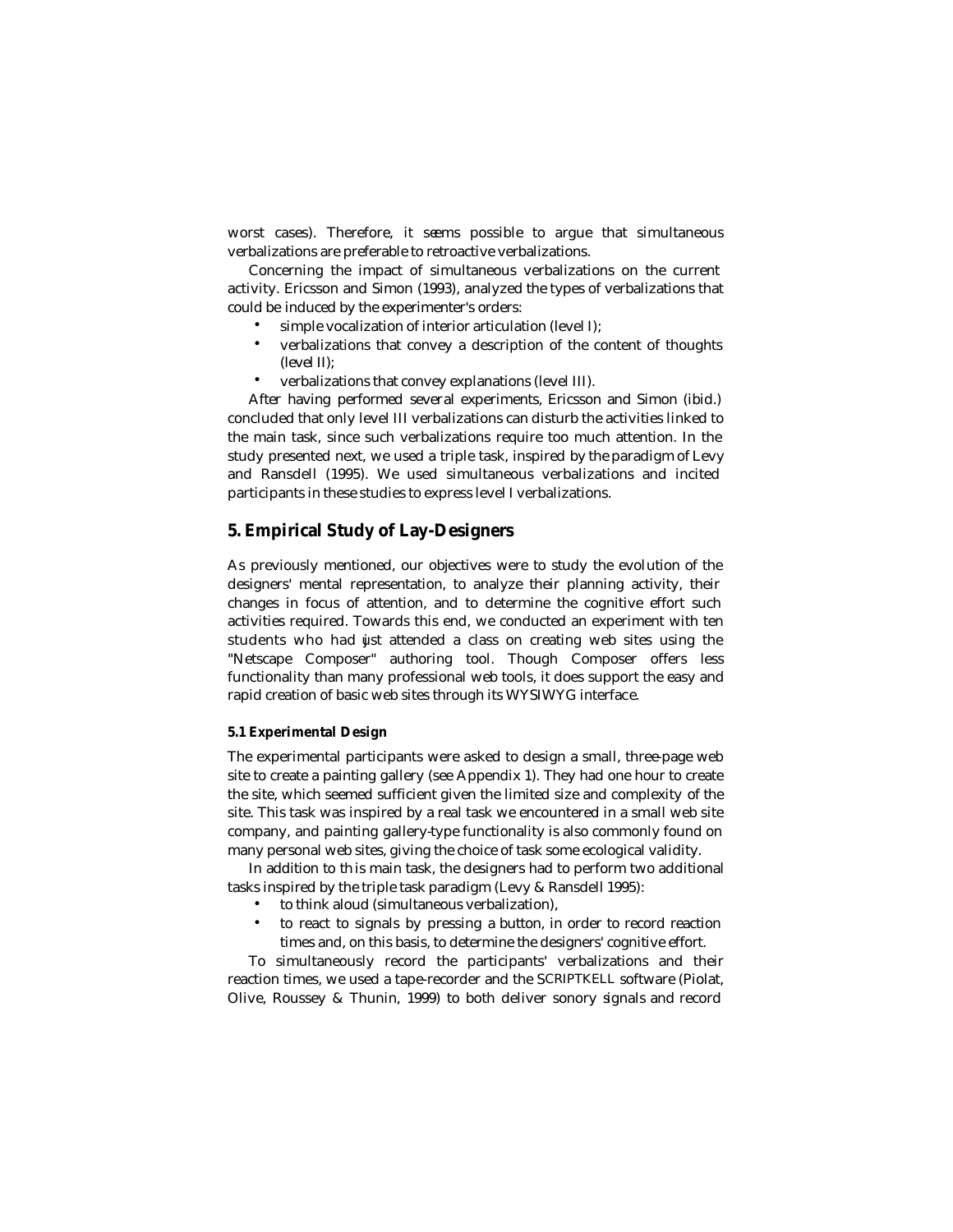reaction times. Since previous research showed that experimental instructions can influence the allocation of attentional resources, we instructed participants that even though they were being asked to perform two additional tasks, their primary task was to design the web site. We also had to define the best time interval (or "range") to present signal, in order to measure the cognitive effort associated with various cognitive processes without disrupting the overall design process. Previous research (Piolat et al. 1996) showed that the best range for studying cognitive processes involved in text writing is the one used by Kellogg (1987b), i.e. presenting signals at varying intervals ranging from 15 to 45 seconds (the range is never constant in order to avoid expectations from the participants in the study). However, the tasks performed by web designers are longer; i.e., typically requiring several hours or even days. We analyzed interviews and observational data from our previous studies of web site designers (Bonnardel & Chevalier, 1999) in order to characterize the frequency of changes of cognitive processes. On this basis, we adopted a slower cadence than the one used in studies of text writing and presented signals within 40 to 70 second intervals, as it was the case in a previous study of design activities (Bonnardel & Gaden, 2000).

Prior to the recorded experiment, participants were trained to perform the two additional tasks. Specifically, they were trained to react to signals independently of any other task; such motor reaction times were also important for calculating each participant's basic reaction time. This calculation was based on the mean recorded reaction time, excluding the first five reaction times, which enabled the participants to be familiarized with the task to perform. Each participant's basic reaction time is subtracted from reaction times recorded during the experimental task. Additionally, they practiced simultaneous verbalizations by thinking aloud while designing a boat using paper and pencil.

To study the influence of the level of problem specification on the designers' cognitive processes, the participants were divided into two groups. Half of the participants were provided with an "ill-defined" schedule of conditions and the other half with a "well-defined" schedule of conditions (see Appendix 1 for details). The distinction between a well-defined and an illdefined schedule of conditions reflects the amount of specification data provided to the participant. Designers with the well-defined schedule of conditions were given supplementary relevant information beyond the basic requirements. However, for these participants, the overall design process is still ill-defined because they still have to complete and refine their mental representation during design.

In order to have two homogeneous groups, participants were chosen that followed the same study program at the university (Masters in cognitive psychology), and had just attended the same web design class with the same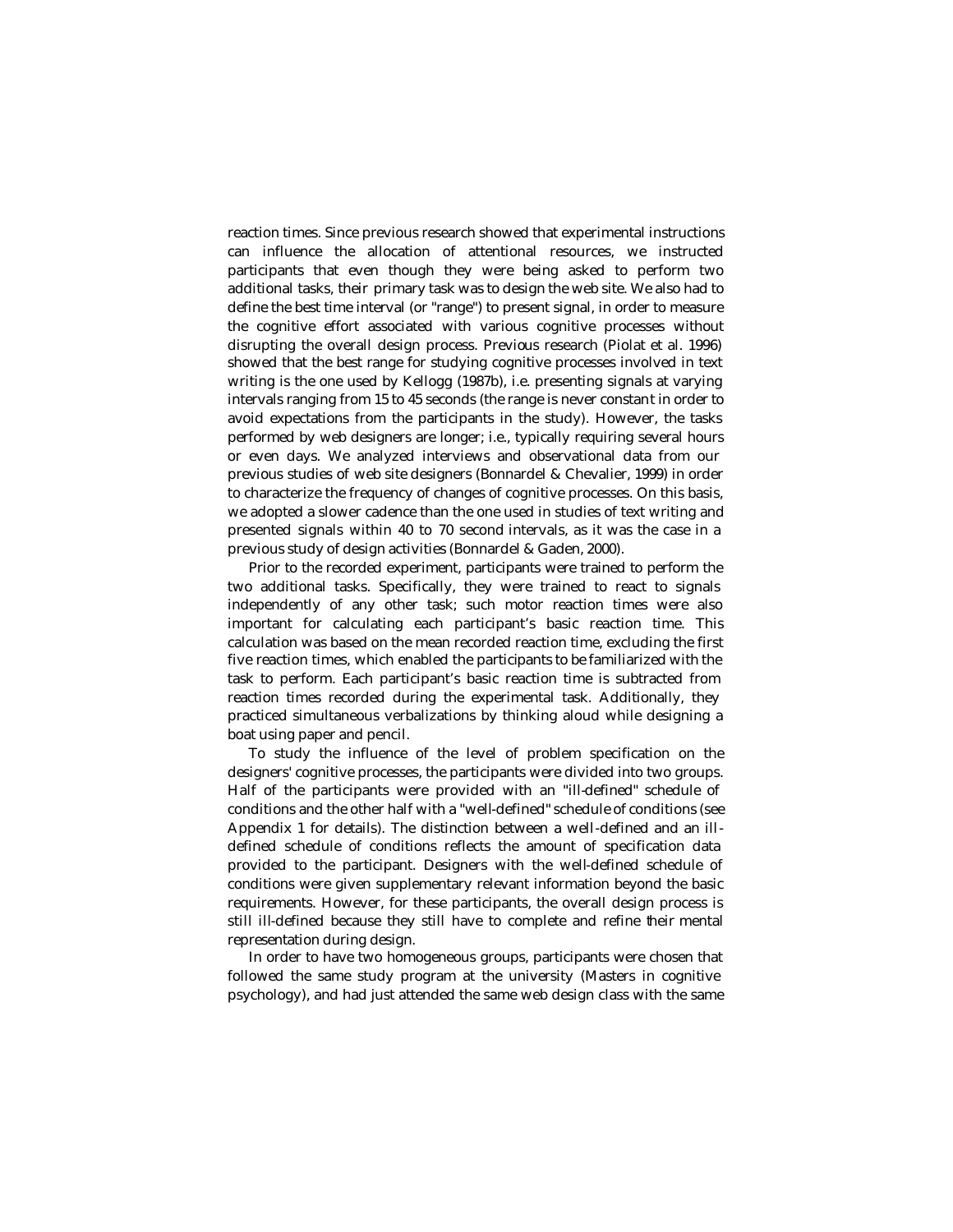teacher. In addition, participants had to fill out a questionnaire asking about their general level of computer science skills as well as their specific prior experience with web sites. The results allowed us to create equivalent groups with regard to these aspects.

### **5.2 Analysis Methods**

The verbal protocols were transcribed and separately analyzed by two judges, in order to compare our findings. This analysis allowed us to characterize the designers' planning activities, based on the reviewing and postp oning of actions or decisions. Reviewing refers both to giving up previous actions and going back over previous actions. More precisely, "going back over an action" was identified each time an action was taken that contradicted a previous action. The protocol analysis also allowed us to identify the specific viewpoints (e.g., user, customer, designer) and the classes of criteria and constraints that designers focused on, as identified during previous analyses (i.e., the functional, costs, technical, and aesthetic classes considered by professional web site designers).

Due to the relatively small number of study participants, the statistical technics used were *non parametrical tests*. Since data were gathered on two independent groups, we used the U of Mann-Whitney test to deal with the main hypotheses. In addition, in order to analyze the evolution of cognitive processes, we devided the whole design process in thirds, with regard to the total time to create the web site (which was limited to 1 hour) and we calculated frequencies according to these three time periods in the design process, hereafter called "design phases". The measures are thus repeated at these three times, so we also used the Friedman test.

The designers' intermediate and final productions, ie. story-boards and web sites, were also analyzed with regard to the presence or absence of features in these productions. In particular, we noticed the number of features that satisfied constraints specified in the well-defined schedule of conditions as well as new features created by the designers. We also compared the composition of features and pictures in the sites.

#### **5.3 Results and Interpretations**

We present and interpret our results in each of the following four areas:

- Construction of mental representations and planning
- Changes in focus of attention
- Designers' cognitive effort
- Designers' productions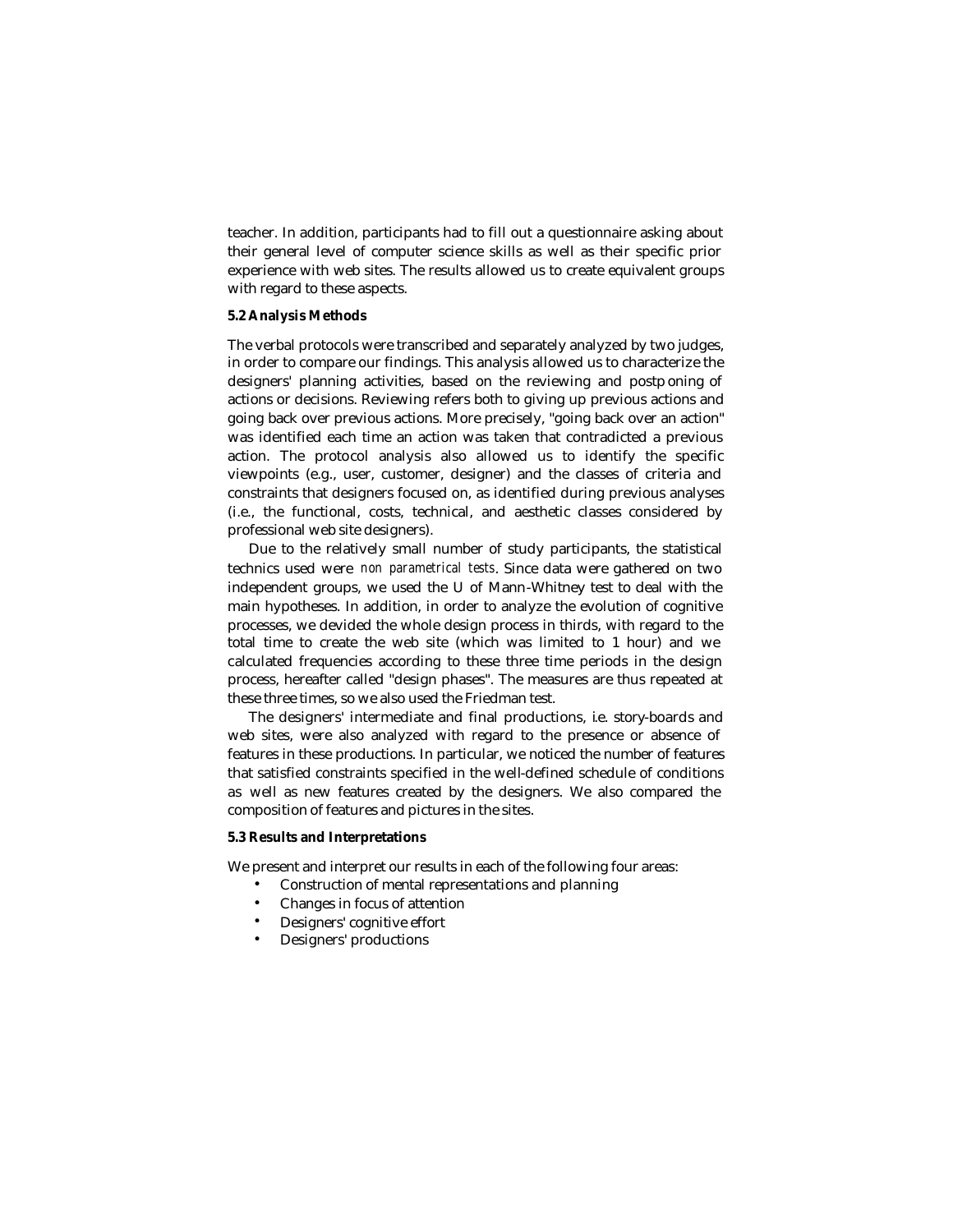#### *5.3.1 Construction of mental representations and planning*

The results show an important influence of the level of problem specification (or schedule of conditions) on the designers' planning activities, which are indicative of the construction of mental representations. As shown in Figure 1, designers provided with the ill-defined schedule of conditions (ISC) reviewed and postponed more design decisions (17.37 versus 8.8, in mean) than designers with the well-defined schedule of conditions (WSC). This difference is significant at  $p < 0.05$ .



**Level of problem specification**

Figure 1: Mean number of reviewing and postponing of decisions, according to the level of problem specification.

The design process appears to be directly dependent on the level of specification in the schedule of conditions. Designers provided with the welldefined schedule seem to have been able to use some of the requirements presented in the schedule to construct a relatively precise and complete mental representation or mental model of the web site being considered. This mental representation allowed them to more easily plan their design activity and, thus to perform less reviewing and post-poning of decisions. On the contrary, designers provided with the ill-defined schedule adopted a process characterized by frequent reviewing and post-poning of decisions, as if they were having more difficulties making decisions.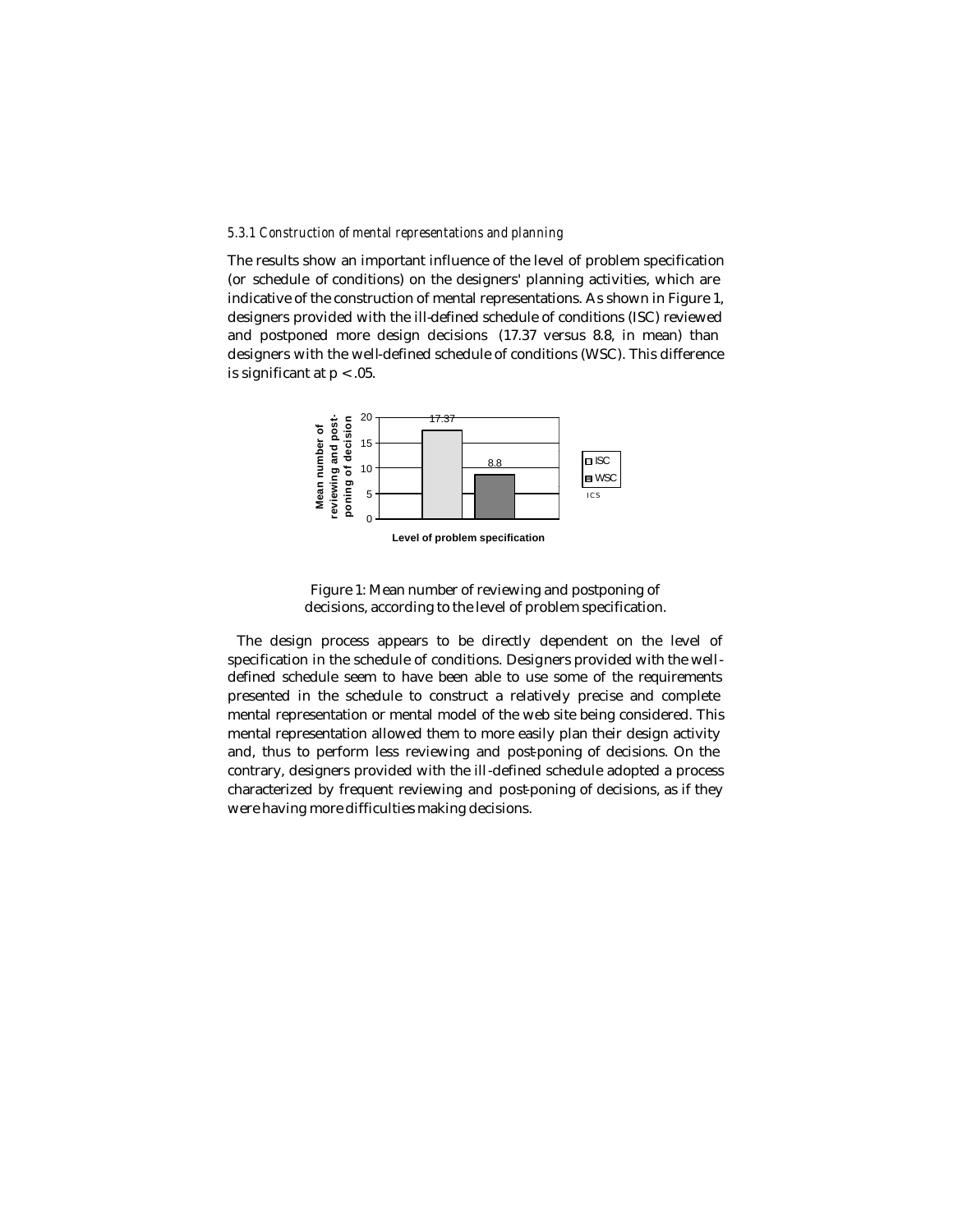

Figure 2: Mean frequency of reviewing and post-poning of decisions according to thirds of the design activity (or design phases) and to the level of problem specification.

We also analyzed the evolution of planning throughout the design process with regard to the three stages. As suggested by Figure 2, the reviewing and post-poning of decisions appear to diverge according to the schedule of conditions. For the designers with the well-defined schedule, reviewing and post-poning of decisions are important in the first phase of their activity, but it decreases considerably in the second phase and remains relatively stable in the third phase. These designers seem to have completed an exploratory process in the first stage of their activity; then, to have constructed a mental model of a web site adapted to the situation, which allows them to subsequently follow an approach characterized by less reviewing and postponing of decisions.

To the contrary, for designers with the ill-defined schedule, reviewing and post-poning of decisions appear relatively less frequent, in the first phase, but these activities increase considerably in the second phase and remain relatively important in the third phase. For even this relatively simple design task, the lack of design specifications appears to make it more difficult for these designers to construct a mental representation of the site and to plan their design activity.

#### *5.3.2 Changes in focus of attention*

In order to better understand the evolution of designers' mental representations, we analyzed changes in their focus of attention, particularly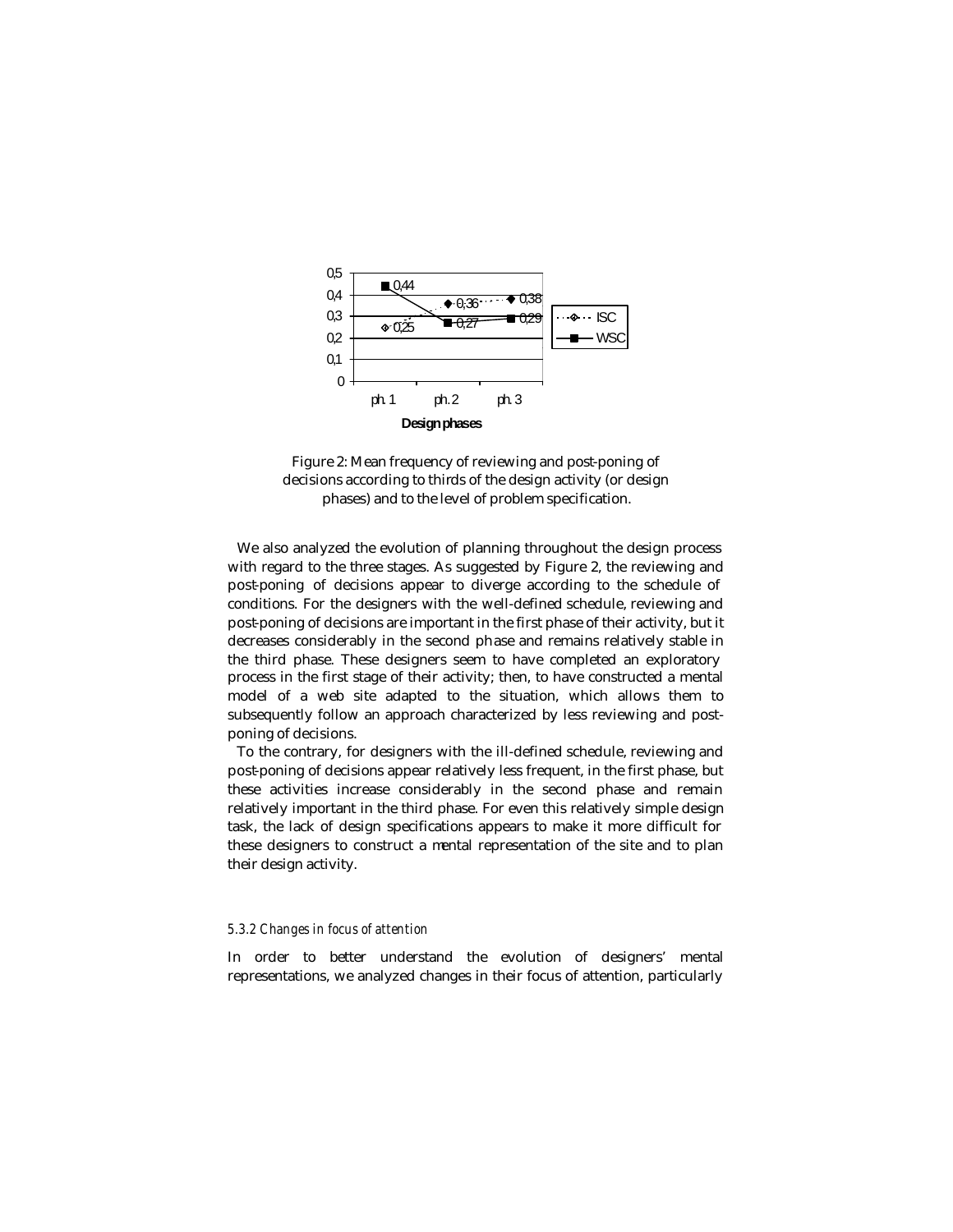with regard to the broad categories of concerns exhibited by professional designers; i.e., functional, technical, cost, aesthetic.

In Figure 3, we notice that designers provided with the ill-defined schedule appear to change of viewpoints more often than designers provided with the well-defined schedule (mean of 18.5 vs. 11.4 changes of viewpoints respectively,  $p = .08$ ). This result is consistent with the design process described in the previous sub-section. Being less constrained by the requirements specified in the schedule of conditions, these designers had more liberty in their choice of action, but they also encountered difficulties in making decisions. Such difficulties appear in the numerous reviewings and post-ponings of decisions, and in the numerous changes in focus of attention. These observed behaviors are characteristic of opportunistic planning. While opportunistic planning is frequently interpreted as a positive process when observed in experienced designers, the observations here highlight the difficulties encountered by lay-designers adopting such a process.



Figure 3: Mean number of changes in focus of attention according to the level of problem specification.

Two categories of criteria  $-$  functional and aesthetic  $-$  appear to be preponderant, whereas the other two (cost and technical) are rarely taken into account by the lay-designers (see Figure 4). The two preponderant categories are both linked to perspectives on the perception and use of the site. For instance, about aesthetic aspects, a designer mentioned that he placed a smaller image than the others in the middle of the page, in order to create a "style effect"; other designers also tried several colors to determine which ones were more aesthetically pleasing. About functional aspects, some designers chose to place in the welcome page pictures of artists who were exhibiting paintings in the art gallery and to use these pictures as links to each artist's page of paintings; some designers also decided that the art gallery's logo will be used systematically to return to the welcome page. Such aspects are thus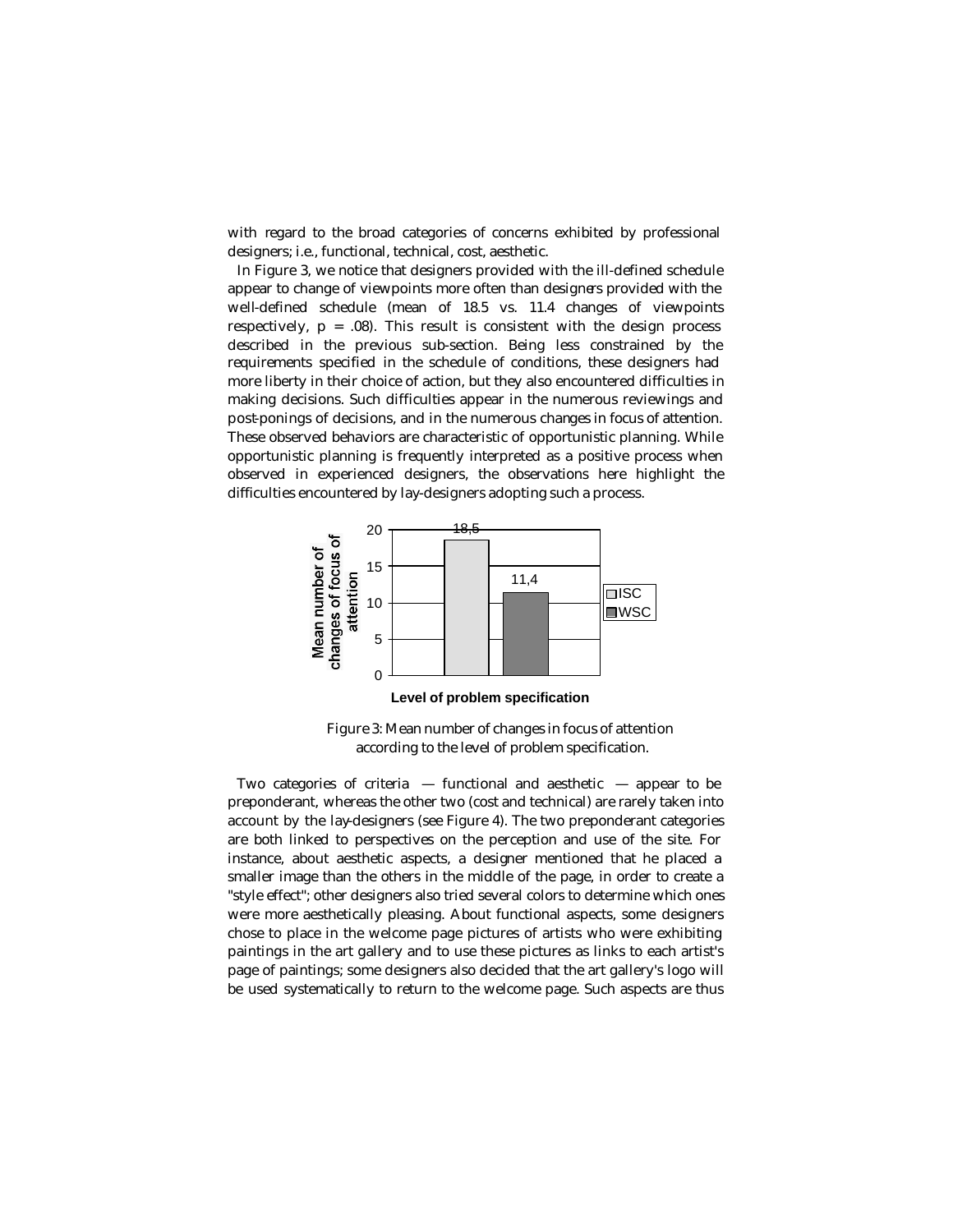related to the superordered "user" viewpoint. This finding differs fundamentally from observations made in other interface design situations, where designers have difficulties adopting the view of the user (Norman, 1986; Polson, Lewis et al, 1992; Bell, Citrin et al, 1992) This result suggests that even inexperienced web site designers try to take into account the needs of future users, even though, as pointed out by Bastien, Scapin and Leulier (1999), web site lay-designers lack knowledge about ergonomic recommendations or guidelines. Thus, these lay-designers were able to adopt the superordered viewpoint "user", which can perhaps be explained by their prior personal experiences with web sites. As noted by others, the web acts as a large, shared design space that promotes propogation of design elements and this "design space" aspect perhaps also contributes to the internalization of the "user" perspective (Furuta and Marshall, 1995).



Figure 4: Mean frequency of taking into account of aspects or criteria according to the level of problem specification.

No participant took into account financial criteria and only a few of the participants (exclusively in the WSC condition) took into account technical criteria. There are several possible explanations for this observed behavior stemming from a lack of background knowledge. For instance, such commercial and technical concerns are important for professional design (e.g., the choice of environment for the creation of web sites has an influence on the functionality which can be developed, on the speed of development and, thus, on the cost). However, these concerns do not arise in beginning training courses which tend to focus on learning how to use a single authoring environment. Thus, the priority of lay-designers may be to create the desired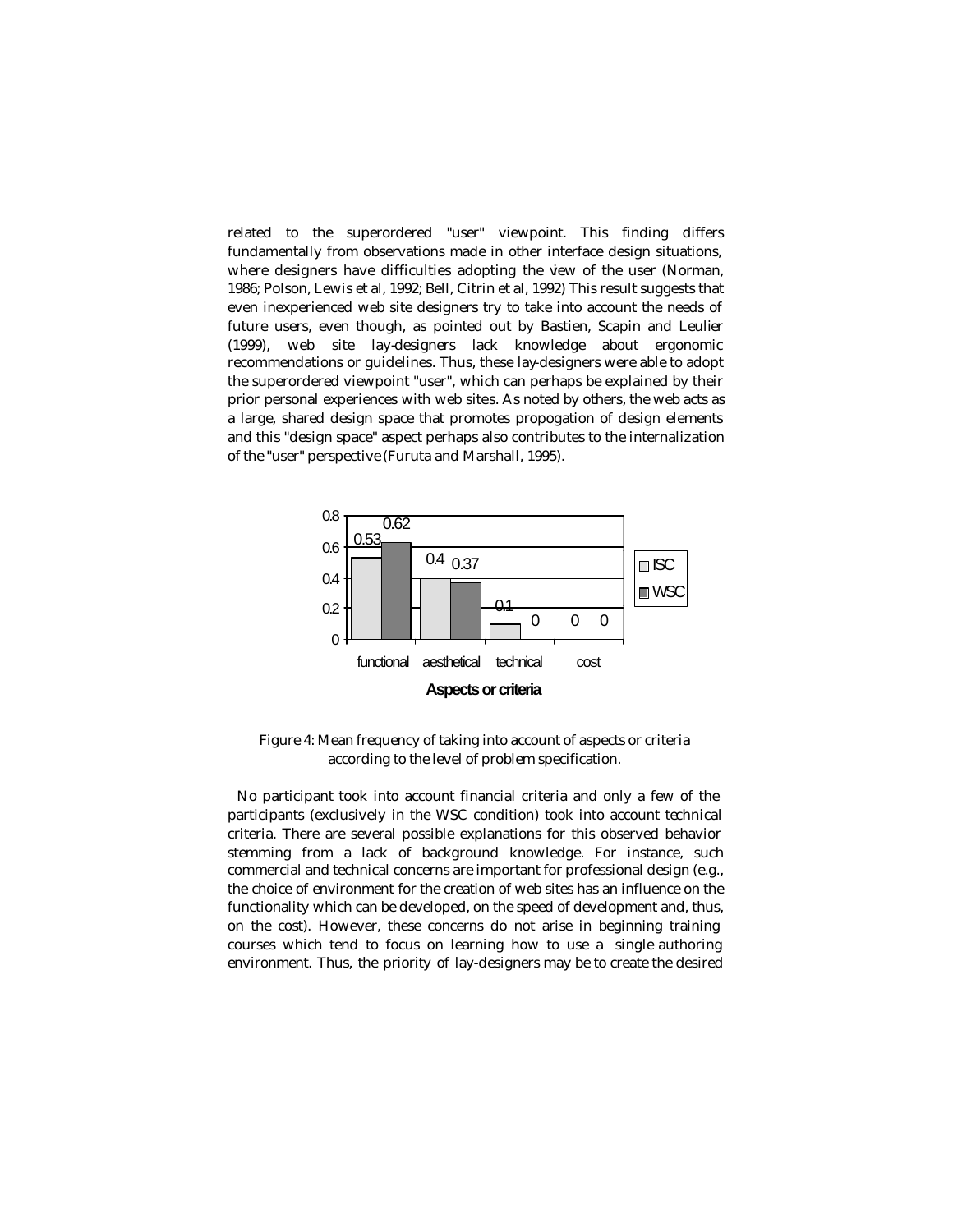web site, using the means they know (without looking for others) at whatever cost.

#### *5.3.3 Designers' cognitive effort*

As shown in Figure 5, designers provided with the well-defined schedule need longer time to react to the probes: their reaction time is, in mean, twice that of designers provided with the ill-defined schedule (0.186 sec. vs. 0.372 seconds respectively, significant at  $p < .01$ ). This indicates that activities of designers with the WSC required more cognitive effort than the activities of designers with the ISC. This result may reflect the amount of requirements designers with the WSC had to deal with.

We also analyzed the evolution of the designers' cognitive effort across the three stages (or thirds) of the design activities. We observed that the cognitive effort of designers provided with the WSC decreases, whereas the cognitive effort of designers provided with ISC increases — though cognitive effort of the designers with the WSC remains, during all activities, higher than for des igners with the ISC (Figure 6).



 **Level of problem specification**

Figure 5: Mean weighted reaction times of designers, according to the level of problem specification.

As soon as they are provided with the WSC, designers in this group directly consider the requirements presented in the schedule of conditions, especially the prescribed constraints, which explains their relatively high cognitive effort in the first phase. They progressively have fewer requirements to deal with, which can explain the decrease in their cognitive effort in the second and third phases. Designers who are provided with the ISC have only a few explicit requirements to deal with at the beginning of their activity, which explains their low cognitive effort in the first phase; then, becoming conscious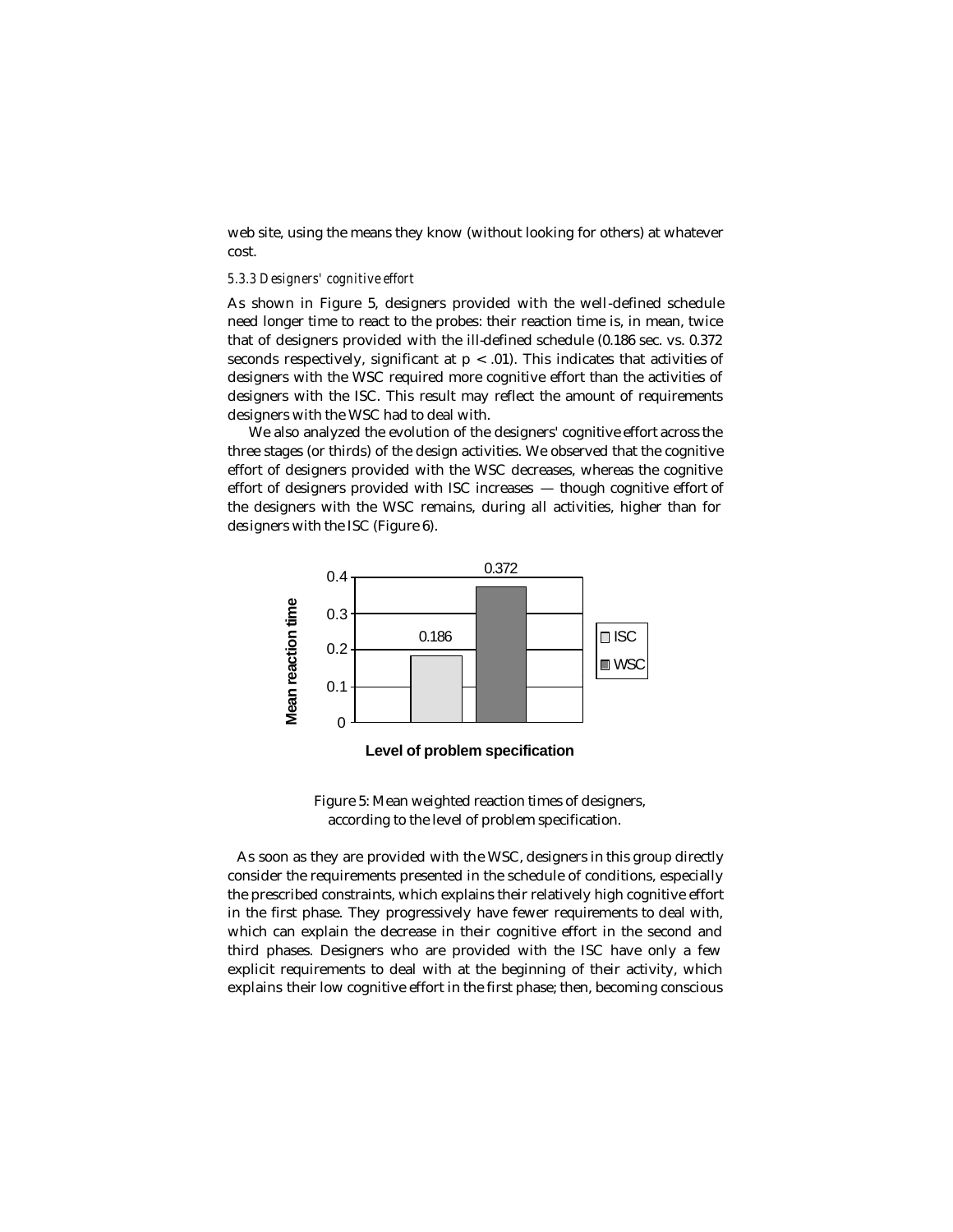of the need to define supplementary requirements, they elaborate more and more "constructed constraints", which would explain the increase in their cognitive effort in the second and third phases.



Figure 6: Mean weighted reaction times of designers, according to the evolution of the design problem (design phases or thirds) and to the level of problem specification.

#### *5.3.4 Designers' productions*

Only two designers out of five from each condition produced a storyboard before beginning to develop the web site. We analyzed the features present in each of the storyboards; those produced by designers in the WSC were more precise (more design elements at greater detail). While the numbers are too small to be conclusive, this finding is congruent with the notion that welldefined design specifications support planning activities.

Interestingly, the final productions, i.e. the web sites, were very similar: they all contained a title, a picture of the painting gallery, and a link for each artist as well as one for the gallery. In addition, regardless the schedule of conditions, the features presented in the welcome page were the same and the pages relating the artists were similar. The main difference is that designers provided with the ill-defined schedule of conditions used more pictures than designers from the other group (where the number of pictures to include in the site was specified). Thus, there was little sign of innovation in these site des igns, even amongst those with greater design freedom in the ill-defined schedule of conditions. Though designers' mental representations and planning activities were influenced by the level of specification in the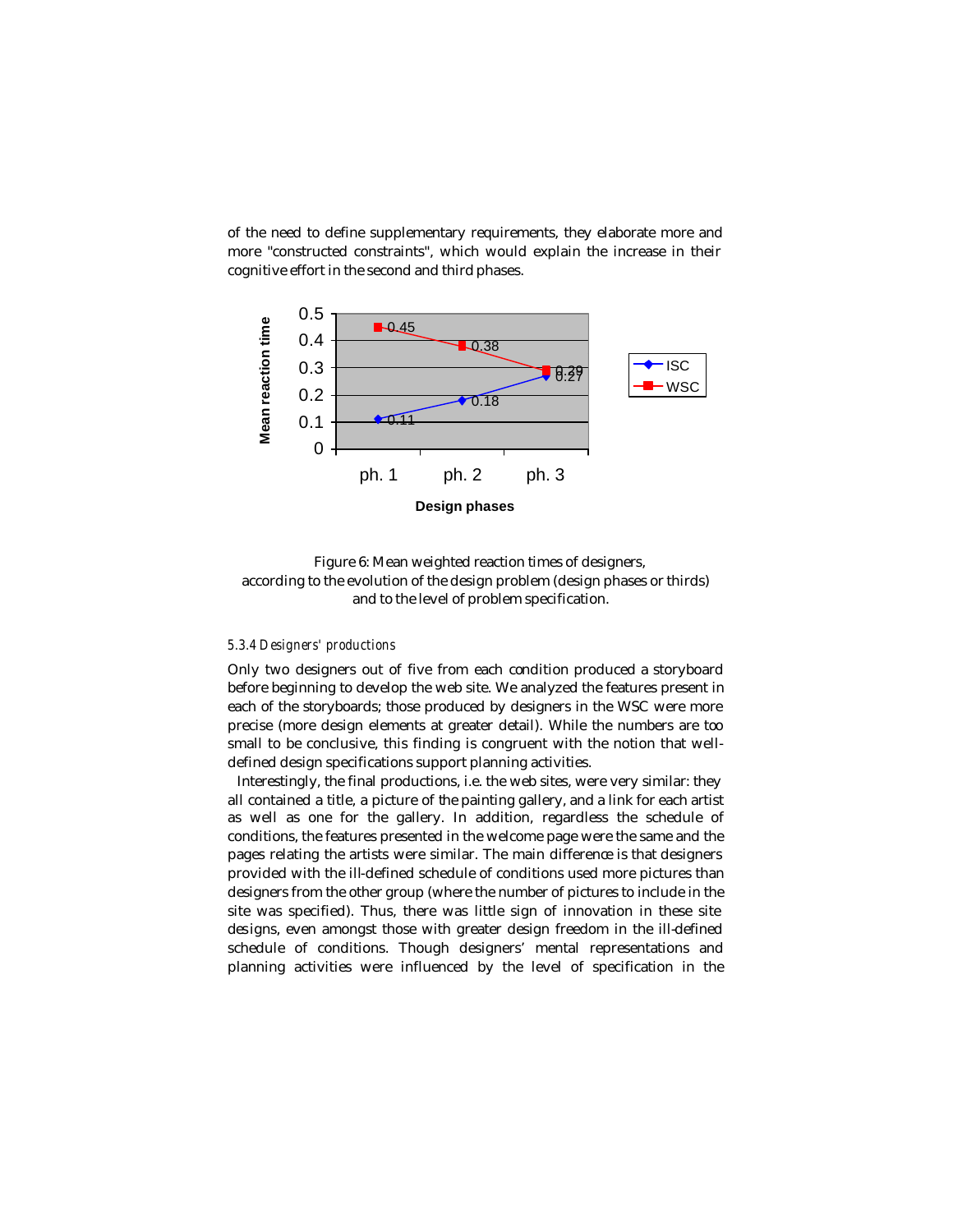schedule of conditions, the outcomes were not : lay-designers produced similar, simple web site designs.

Why this similarity? It is possible that the experimental task and material may have induced a specific site composition, or the limited functionality of the authoring tool used in the experiment may have contributed to the observed similarity. Another possibility relates to the emergence of "genres" for web sites, re-occuring design patterns (such as picture galleries) that are internalized and propagated by sites producers and consumers (Furuta and Marshall, 1995).

# **6. Discussion**

We first summarize difficulties encountered by lay-designers of web sites and then describe possible ways to support lay-designers through authoring tool design or training course design.

### **6.1. Difficulties Observed**

Three types of difficulties were observed in our study.

First, these designers appeared to depend heavily on the requirements specified in the schedule of conditions. Deriving design constraints and requirements, in addition to those explicitly given, appeared relatively difficult as shown by the high frequency of reviewing and post-poning of decisions as well as by the cognitive efforts correlated to them. Furthermore, these derivations tended to be performed rather late in the design process, introducing a greater potential for designers to head deeper down an unproductive path before discovering potential problems. This result is in accordance with our earlier studies comparing experienced and inexperienced designers in other design domains, confirming a tendency for lay-designers to follow rules and specifications even when these lead to problematic or poor designs (Bonnardel and Sumner, 1996 ; Sumner, Bonnardel and Kallag-Harstad, 1997). Studies of experienced designers suggest that "knowing when to break the rules" is a hallmark of experience (Schon, 1983).

Second, these lay-designers were able to adopt the viewpoint of the "user" but not that of the customer who commisioned the site to be created. For personal web sites, this is probably not an important issue. For professional web sites, this could be a problem as the design challenge is to recognize and reconcile these two perspectives. As mentioned in the Introduction, many laydesigners end up in web designer or web master positions, particularly in small enterprises.

Third, though different design processes were observed depending on the schedule of conditions provided, all the designers were able to create a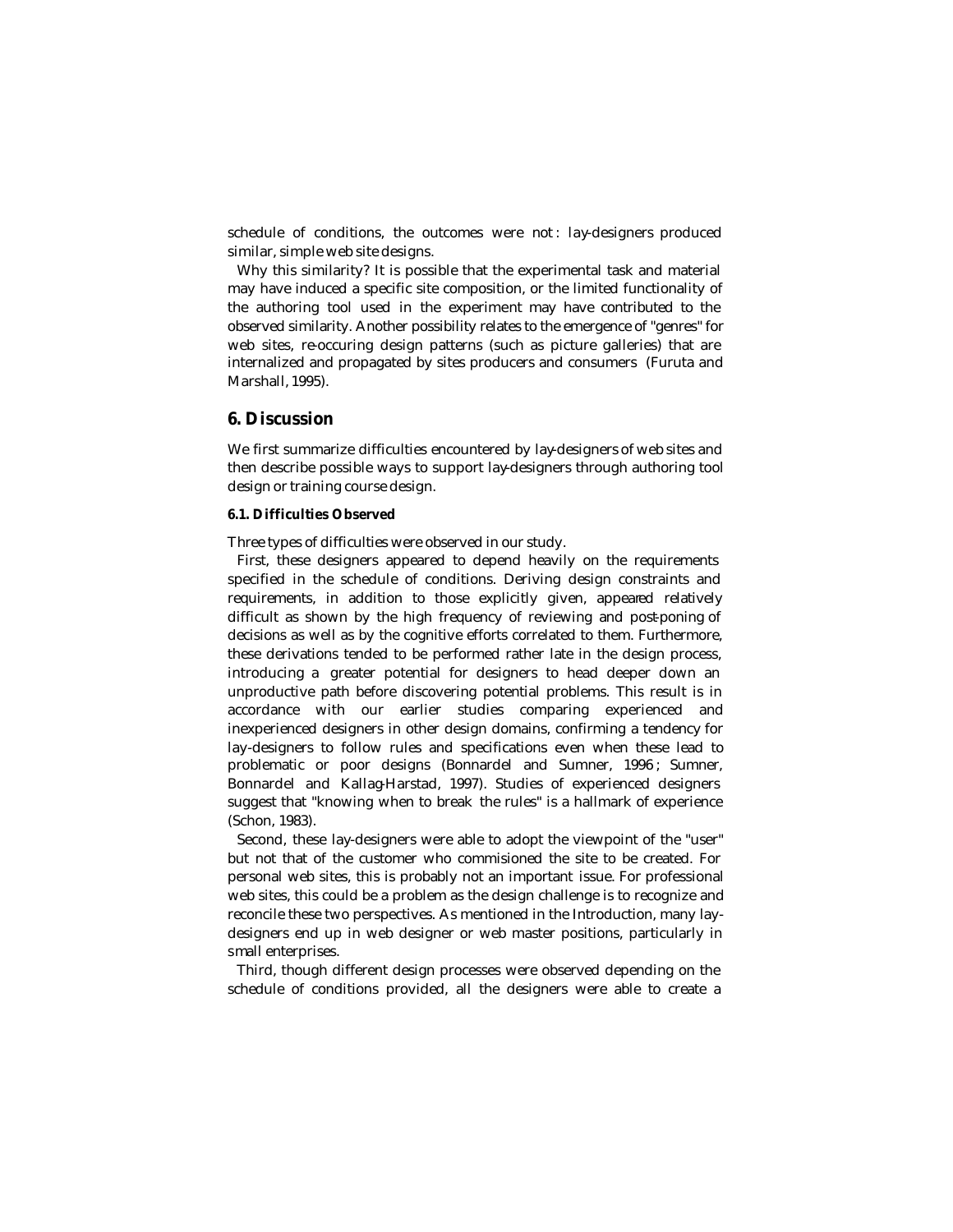prototype picture gallery web site. However, none of the designs were particularly innovative, despite aesthetic concerns ranking as the second most considered criteria.

### **6.2. Improvements to Training and Tool Design**

Contrary to what has been observed for years in the design of user interfaces, the designers in this study were (at least somewhat) able to adopt the "users" viewpoint. Thus, we did not observe the usual difference between the "logic of design" and the "logic of use" (Norman, 1986). However, this "intuitive" adoption of the users' viewpoint appears to be insufficient when designers are landed with an ill-defined schedule of conditions. Indeed, they encounter difficulties in completing prescribed constraints (derived from the schedule of conditions) with their own constructed constraints. Therefore, improvements to tools and training could aim at facilitating the construction of a mental representation or a mental model of the site to create. Additionally, it would be useful to support lay-designers in evaluating the sites they produce with respect to usefulness and usability. This double objective, supporting "problem-framing" as well as site evaluation, suggests lay-designers specifically need help to further articulate their intuitive mental representation of user needs (and eventually the needs of the customer as well).

Towards this end, training courses and tools should consider incorporating usability inspection techniques into their design. Usability inspections are similar to a peer-review process, involving expert evaluations of designs or systems, either from the perspective of usability guidelines or criteria, the user, or key tasks the system should support. Two types of techniques are possible candidates for consideration: heurisitc evaluations (Nielsen and Molich, 1990 ; Nielsen, 1992) and walkthroughs (Lewis, Polson, et al 1990, Polson, Lewis, et al, 1992 ; Wharton, Bradford et al, 1992)

Heurisitic evaluations were designed to function as a low-cost inspection technique that doesn't require a lot of training and doesn't require people to remember large numbers of ergonomic guidelines. Heuristic evaluations provide designers with a small number of generic criteria to evaluate designs against (Nielsen & Molich, 1990). Examples of these criteria include "be consistent", "provide feedback", "prevent errors", "use simple and natural dialogue", etc. Unfortunately, despite the design intentions, while the technique is easy to learn, it is still difficult to do well; studies show that people lacking a background in usability typically find only about 20-50% of potential problems in a given design (Nielsen, 1992). We would argue that this technique is still useful for web site evaluation since helping laydesigners find 20-50% of potential problems is still better than being unaware that problems may exist at all. In our experience, it is p ossible to give learners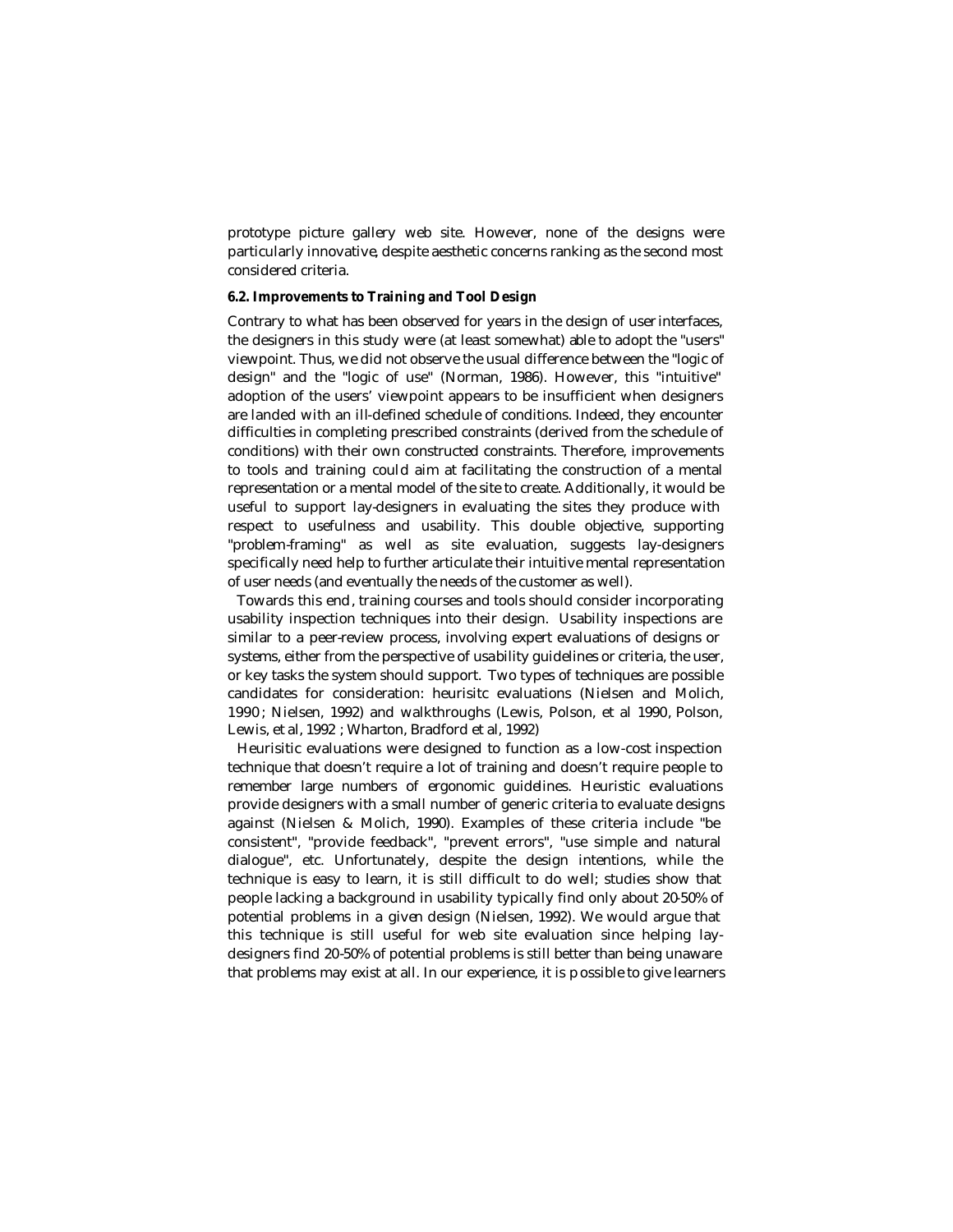a flavor of the technique in about an hour, so incorporating this method wouldn't unduly lengthen short training courses.

Alternatively, rather than serving strictly as a design evaluation technique, heuristic evaluations could be adapted and applied continously throughout site design as an explicit means of helping designers to refine their mental representations and construct new design requirements and constraints. The criteria used could be tailored and contextualized to broad classes of web sites; e.g., informational, transactional, search (see Kantner & Rosenbaum, 1997, for further discussion), and criteria could be created to represent the perspective of the customer (e.g., time or financial costs). New web authoring tools could provide support for these criteria by reminding tool users that these criteria exist and should be considered, by providing samples and exercises about applying these criteria, and perhaps even providing active support for detecting and correcting potential problems.

Walkthroughs are another popular class of usability inspection technique amongst usability professionals (Lewis, Polson et al, 1990; Polson, Lewis, et al, 1992; Wharton, Bradford et al, 1992). Walkthroughs are a two-step process. First, the evaluator must generate a list of the steps needed to complete a specific task using the proposed design. Next, the evaluator "walks through" these steps considering the design from the users' perspective by continually asking whether: (1) it is resonable to expect users to recognize that a step is necessary, (2) the interface supports carrying out the step, (3) users will understand the feedback they are given after completing the step. Cognitive walkthroughs originally required a detailed task analysis, which limited the usefulness of the method for people not trained in cognitive psychology (Polson et al., 1992). Later efforts focused on creating variants of the technique that didn't require this special expertise, including eliminating the detailed task analysis (the programming walkthrough method (Bell, Citrin et al, 1992; Sumner, Marra & Lewis, 1994) and supporting the process with forms (the automated walkthough method). Previous studies suggest that this technique is very useful for trained usability professionals, but somewhat difficult for non-usability specialists to learn and apply as people tend to get wrapped up in completing the task rather than in performing the analysis (Sumner, et al., 1994). One possibility would be to build in support for the automatic walkthrough method directly into web authoring tools. At specific steps in the design process, designers could be provided with a questionnaire to complete inquiring about the user's goal and what this implies about steps to complete, the support currently provided in the design, and the feedback given. This approach seems overly prescriptive however, and the automatic presentation of questionnaires could be annoying.

On the other hand, this technique appears to have positive broader impacts in the sense that it heightens designers' awareness of the users' perspective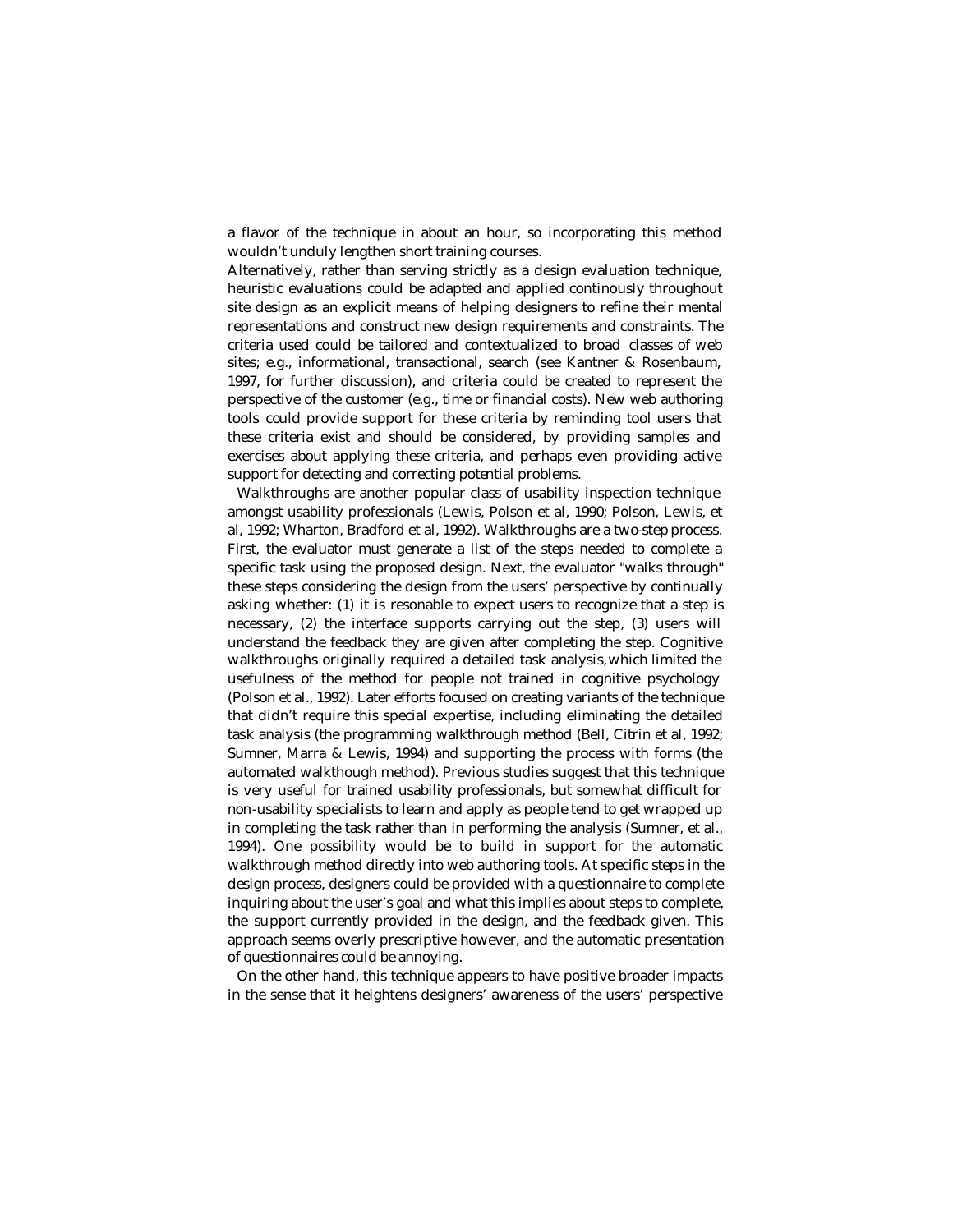and users' needs, which would be very useful to web site lay-designers. Our own experiences suggest that it is possible to give learners a flavor of this technique in two to three hours, suggesting it could be suitable for longer training courses. Perhaps one of the biggest benefits of this approach is that it requires designers to clearly and specifically articulate what key tasks the web site needs to support, typically in the form of very short narrative statements. This activity by itself is extremely useful for helping designers to articulate new design requirements and constraints early in the design process and not particularly time-consuming or onerous.

These two inspection techniques could support lay-designers to adopt the users viewpoint and, on this basis, could help designers identify and construct new requirements and constraints related to user needs. Such constraints would then allow the construction of a more precise and complete mental representation or mental model of the site and could also be used to evaluate the site as the design progresses.

As briefly mentioned earlier, another approach would be to create authoring tools that proactively detect potential problems and thus directly support design evaluation, either during the progress of the design or at the end of the design activity. Designers could benefit from the use of a "critiquing system" (see, for instance, Fischer, Lemke, Mastaglio & Morch, 1991), which would be designed to support the evaluation of web sites in progress. Such a system could analyze the designers' actions and provide the designers with "critiques" (i.e., messages) which let them know about potential deficiences in the design solution or, at least, features that appear to contradict criteria and constraints defined in the system's knowledge-base (see, for instance, the VDDE system (Bonnardel & Sumner, 1996; Sumner, Bonnardel & Kallag-Harstad, 1997) or the KID system (Nakakoji, 1993)).

In critiquing systems, both the superordered viewpoints of the user and of the customer could be explicitly represented in the structure of the system's knowledge-base. The superordered viewpoint "user" could be associated to specific classes of criteria, such as "functional" and "aesthetic", which could be linked to ergonomic recommendations (e.g. "guide the user while navigating the site"). Criteria and constraints specified in ergonomic guidelines could be included in the critiquing system's knowledge base and used to analyze the designers' actions.

The superordered viewpoint "customer" could be represented similarly (by representing costs in the knowledge base) or by using a "specification" module, such as the one proposed in the KID system (Nakakoji, 1993). Similarly to KID, specific questions could be presented to the customer and, on this basis, both the designer and the customer could reach a shared representation of the site to create. Based on the customers' answers, certain criteria and constraints would be activated and used to analyze the designers'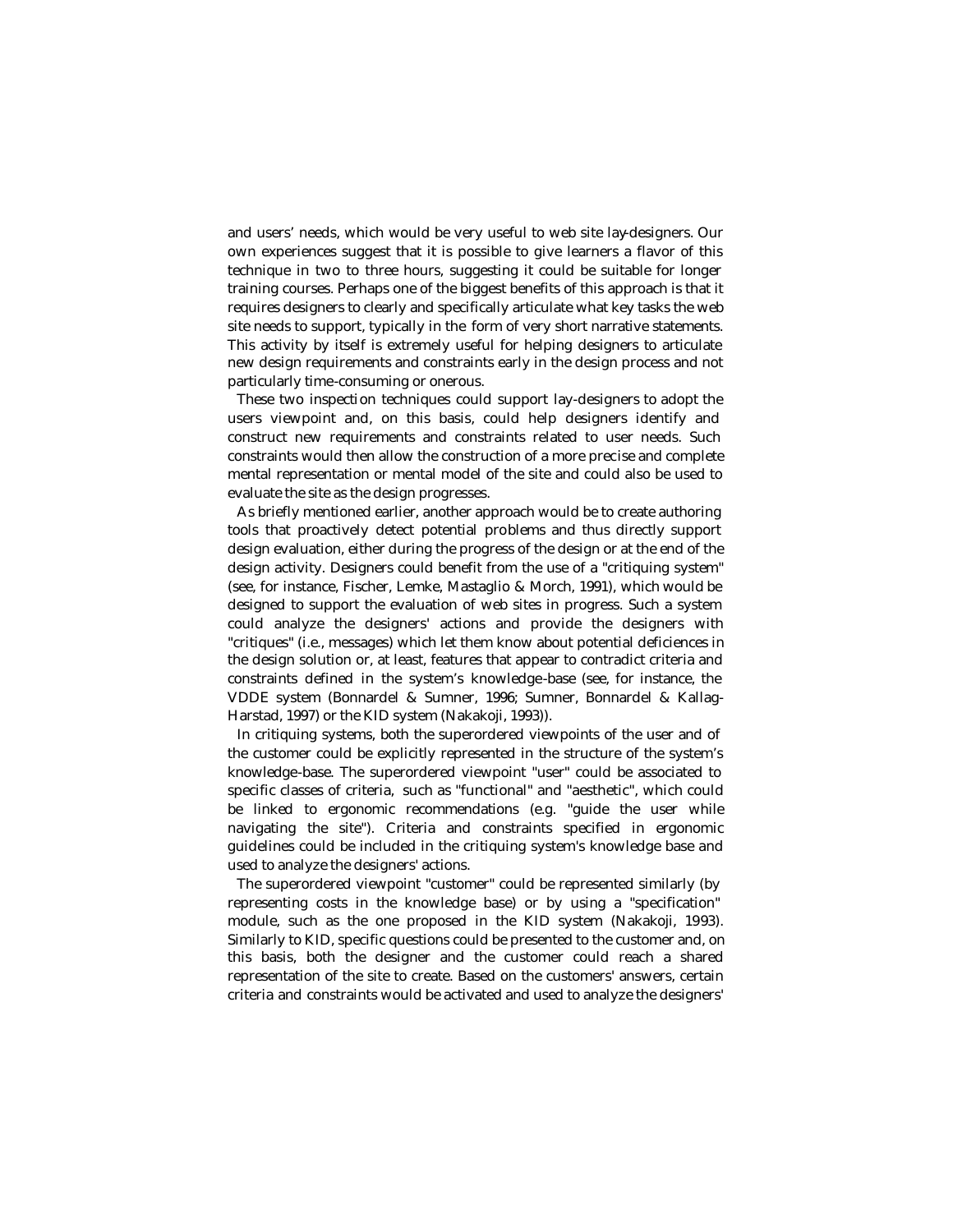solutions in progress and tailor the critiques provided to the specific exigencies of the design. Such a tool would help designers to take into account constraints other than the ones specified in the initial design specification (schedule of conditions) and help them to adopt other viewpoints than their own (Nakakoji, Sumner & Kallag-Harstad 1994) .

Several tools already exist that help people to analyze web sites. Such tools can, for instance, analyze HTML code to detect syntax errors, test the existence of invalid links or the compliance with accessibility recommendations for the disabled (see, for instance, the "Bobby<sup>3</sup>" tool).. However, these tools are focusing on low level coding constructs like the use of HTML frames or "alt tags" (providing alternative textual labels for graphic elements). To date, there are no tools that help designers to detect usability errors, or even support designers to systematically consider the needs of future users of the site or the requirements of the customer.

# **7. Conclusion**

In summary, it appears possible and desirable to provide lay-designers of web sites with a variety of methods and tools that could support and improve their design process. While usability and user needs are vitally important for web site design, training classes and tools tend to focus on low-level authoring tasks (e.g., syntax of HTLM or the specific tool features) and not on cognitive ergonomics or human factors. Moreover, since web site design may be an occasional or infrequent activity for many lay-designers, such people may not be motivated, or have the time, for training in these areas. If we wish to facilitate their design activities, we need to provide tools and procedures that are easy-to-lea rn, easy-to-apply, and not time consuming. Towards this end, we considered how existing, proven usability techniques could be adapted for short training courses and even supported directly in web authoring tools. We envision further research along these lines. Particularly, we intend to examine how heurisitc evaluation-type techniques can be adapted to positively support the activities of web site lay-designers. In addition, we intend to complement our earlier field studies by systematically analyzing the activities and cognitive processes of professional web site designers in more controlled settings.

 $\overline{a}$ 

<sup>3</sup> http://www.cast.org/bobby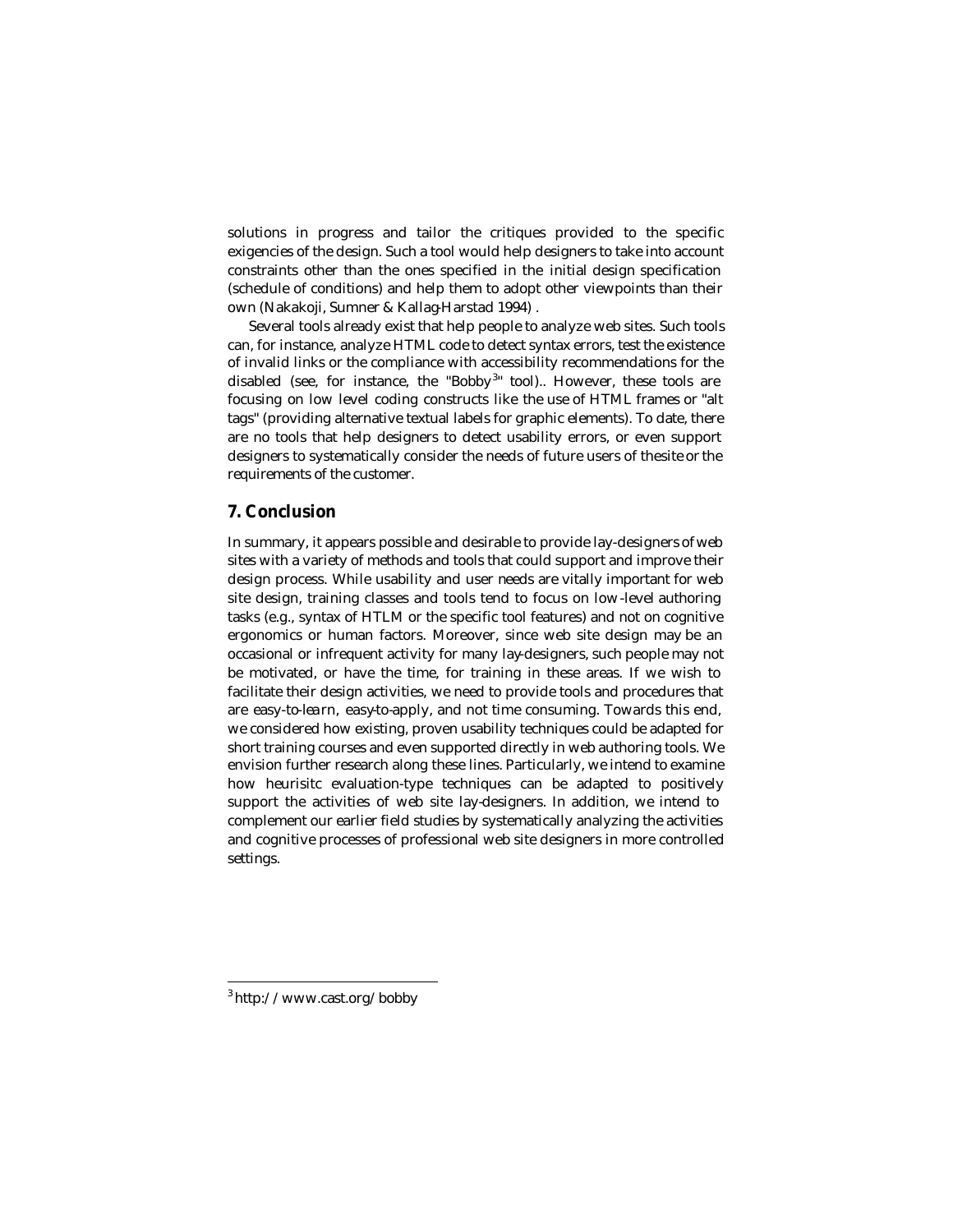# **8. References**

- Baddeley, A.D., & Hitch, G. (1974). Working memory. In G.H. Bower (Eds.), *The Psychology of Learning and Motivation* (pp. 47-90). New York: Academic Press.
- Bastien, C. (1998). Does context modulate or underlie human knowledge?. In A.C. Quelhas and F. Pereira (Eds.), *Cognition and Context* (pp. 13-25). Lisboa: ISPA.
- Bastien, J.M.C., Scapin, D., & Leulier, C. (1998). L'ergonomie des sites Web, In *Créer et maintenir un service web* (pp. 111-171). Collection Sciences de l'Information, France: ADBS Editions.
- Bastien, J.M.C., Scapin, D.L., & Leulier, C. (1999). The ergonomic criteria and the ISO/DIS 9241-10 dialogue principles : a pilot comparaison in an evaluation task. *Interacting with Computers*, *11*, 299-322.
- Bell, B., Citrin, W., Lewis, C., Rieman, J., Weaver, R., Wilde, N., & Zorn, B. (1992). *The Programming Walkthrough: A Structured Method for Assessing the Writability of Programming Languages*. Technical Report CU-CS-577-92. Boulder: University of Colorado (Department of Computer Science).
- Benyon, D., Stone, D. & Woodroffe, M. (1997). Experience with developing multimedia courseware for the World Wide Web: the need for better tools and clear pedagogy. *International Journal of Human-Computer Studies*, *47(1)*, 197-218.
- Bichler, M., & Nusser, S. Developing *Structured WWW Sites with SHDT*, http:/wwwi.wu-wien.ac.at/shdt/wwwpaper/shdt.htlm
- Boden, M. (1990) *The Creative Mind: Myths & Mechanisms.* London: Weidenfeld & Nicolson.
- Bonnardel, N. (1991). Criteria used for the evaluation of design solutions. In Y. Queinnec & F. Daniellou (Eds.), *Designing for Everyone and Everybody*. London: Taylor & Francis.
- Bonnardel, N. (1993). *Comparison of evaluation processes in design activities and critiquing systems: a way to improve design support systems*. Technical Report CU-CS-681-93. Boulder (USA): University of Colorado (Department of Computer Science).
- Bonnardel, N. (1999). L'évaluation réflexive dans la dynamique de l'activité du concepteur. In J. Perrin (Ed.), *Pilotage et Evaluation des Activités de Conception* (pp. 87- 105). Paris: Editions L'Harmattan.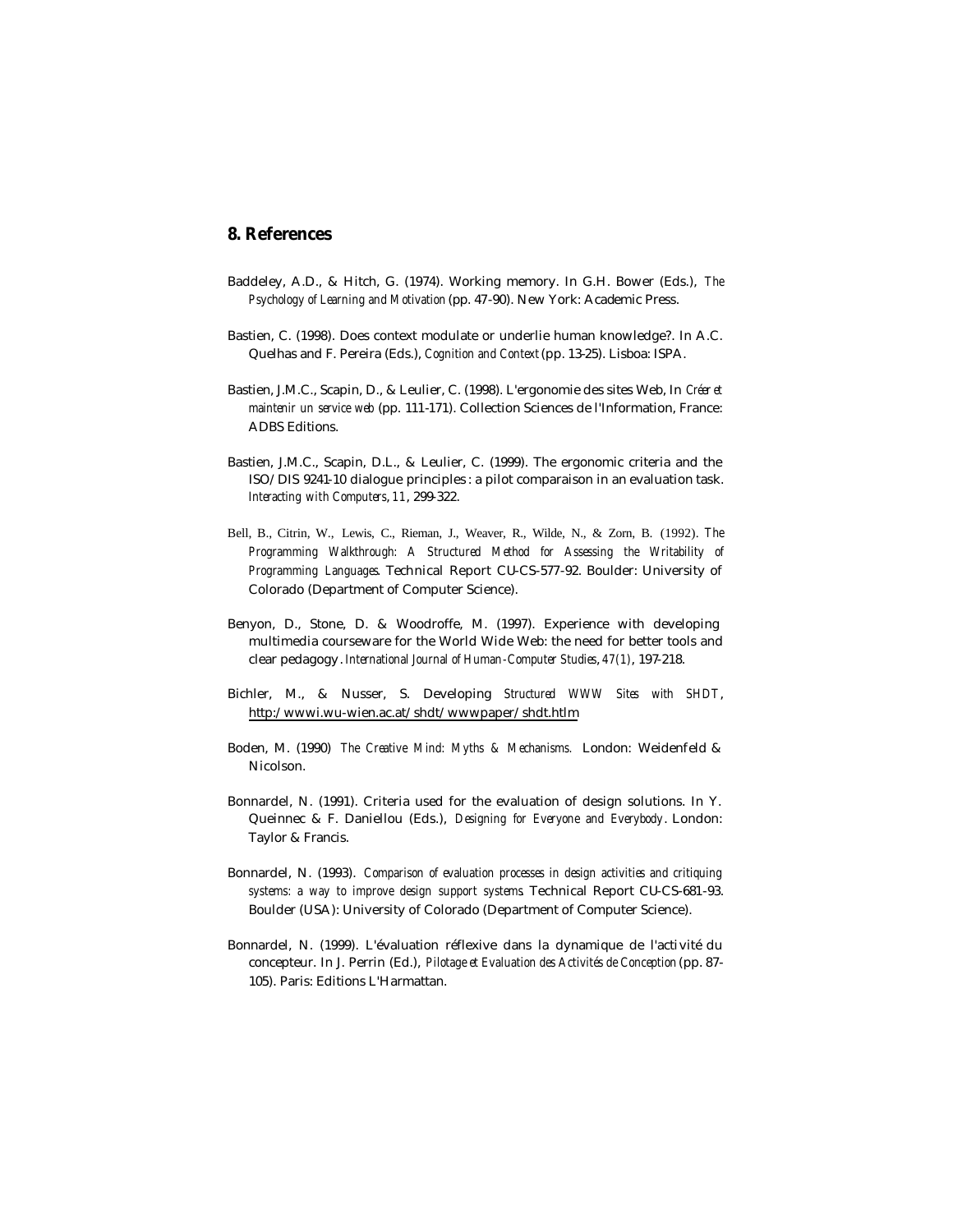- Bonnardel, N. (in press). Towards understanding and supporting creativity in design: Analogies in a constrained cognitive environment*. International Journal of Knowledge-Based Systems*.
- Bonnardel, N., & Chevalier, A. (1999). La conception de sites web: Une étude de l'adoption de points de vue. In *Actes de la journée satellite "Ergonomie et Télécommunications" du 34ème Congrès de la SELF* (pp. 83-93). Caen, France.
- Bonnardel, N., & Gaden, P. (2000). Studing cognitive effort and processes in computer graphics. In *Proceedings of the 10th European Conference in Cognitive Ergonomics* (pp. 57-66). Linkoping, Sweden.
- Bonnardel, N., & Sumner, T. (1996). Supporting evaluation in design. *Acta Psychologica*, *91*, 221-244.
- Clément, E., & Richard, J.-F. (1997). Knowledge of domain effects in problem representation : The case of tower of Hanoï isomorphs. *Thinking and Reasoning, 3,* 133-157.
- Eatsman, C.M. (1969). Cognitive processes and ill -defined problems: a case study from design. *Proceedings of the First Joint International Conference on I.A.* (pp. 669-690). Washington, DC.
- Ericsson, K.A., & Simon, H.A. (1993). *Protocol Analysis : Verbal Reports as Data* (revised edition)*.* Cambridge, MA: MIT Press.
- Fischer, G., Lemke, A.C., Mastaglio, T., & Morch, A. (1991). Critics: An emerging approach to knowledge-based human-computer interaction. *International Journal of Man-Machine Studies*, *35*, 695-721.
- Fisk, A.D., Derrick, W.L., & Schneider, W. (1986-87). A methodological assessment and evaluation of dual-task paradigms. *Current Psychology Research & Reviews, 5,* 315-327.
- Furuta, R., & Marshall, C. (1995). Genre as Reflection of Technology in the World-Wide Web. Technical Report CSCL 95-001. Texas: Texas A&M University (College Station, Center for the Study of Digital Libraries).
- Gero, J.S. (1990). Design prototypes: A knowledge representation schema for design. *AI Magazine*, *winter*, 27-36.
- Greenbaum, J., & Kyung, M. (1991). *Design at Work: Cooperative Design of Computer Systems*. Hillsdale, NJ: Lawrence Erlbaum Associates.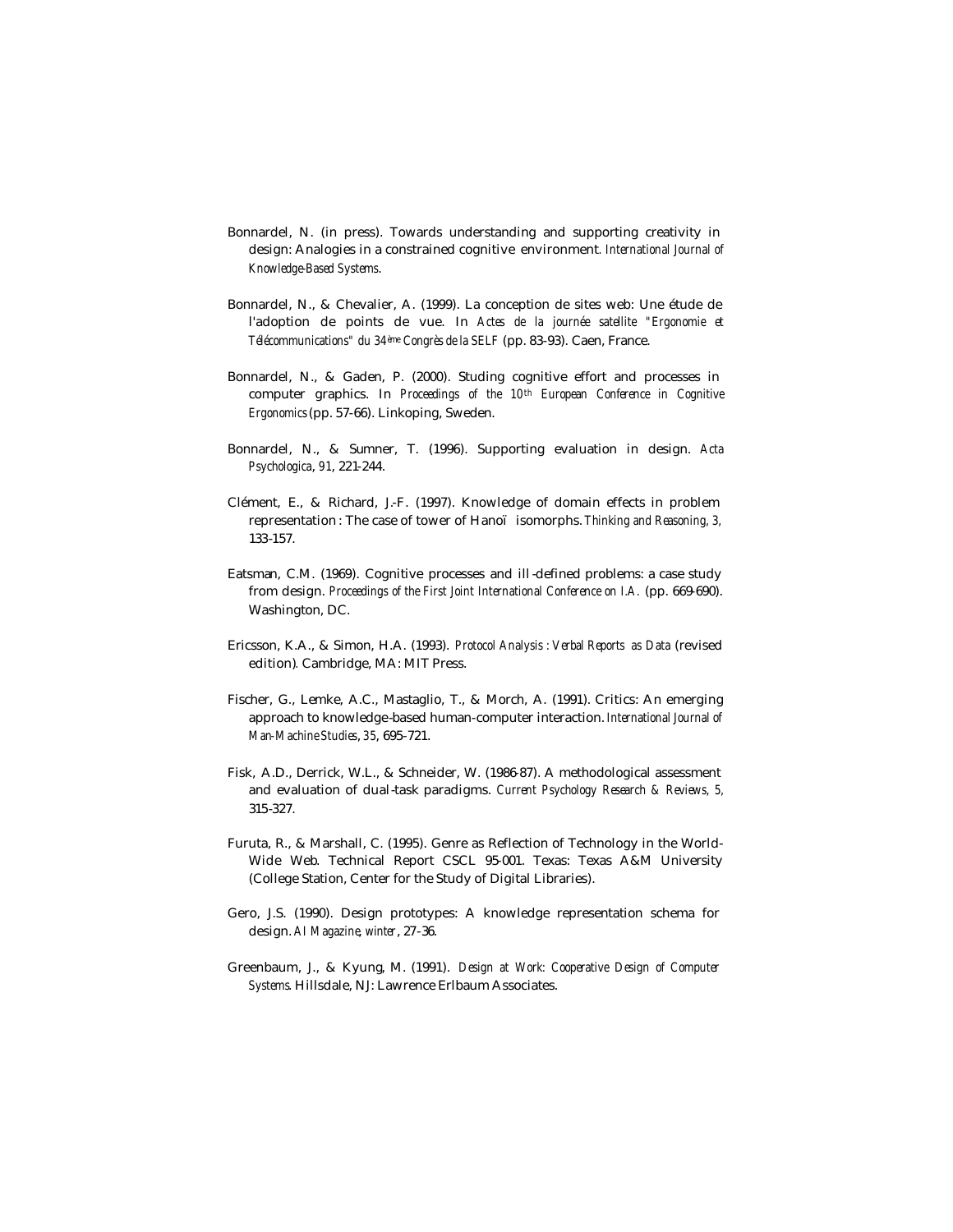- Guindon, R. (1990). Knowlede exploited by experts during software system design. *International Journal of Man-Machine Studies*, Special issue: What programmers know, *33(3)*, 279-304.
- GVU (1998). *GVU's 10th WWW User Survey, Graphics, Visualization, & Usability Center*, available online: http://www.cc.gatech.edu/gvu/user\_surveys/survey-1998- 10/
- Halford, G.S. (1993). *Children's Understanding*. Hillsdale, NJ: Lawrence Erlbaum*.*
- Hayes-Roth, B., & Hayes-Roth, F. (1979). A cognitive model of planning. *Cognitive Science*, *3*, 275-310.
- Hayes, J.R., & Flower, L.S. (1980). Identifying the organization of writing process. In L. W. Gregg & E. R. Steinberg (Eds.), *Cognitive Processes in Writing: An Interdisciplinary Approach* (pp. 3-30). Hillsdale, NJ: Erlbaum.
- Hofmeester, K., Ed. (1999). Digital hug: Special issue on the Maypole Project. *Interactions, 6(6)*, ACM Press.
- Holtzblatt, K., & Jones, S. (1993). Contextual inquiry: A participatory technique for system design. IN D. Schuler & A. Namioka (Eds.), *Participatory Design: Principles and Practices* (pp. 177-210). Hillsdale, NJ: Lawrence Erlbaum Associates.
- Isakowitz, T., Diaz, A., Maiorana, V., & Gilabert, G. RMC: A toold to design WWW applications, http:/is-2.stern.nyu.edu/~~tisakowi/papers/www-95/rmcase/187.htlm
- Kahneman, D. (1973). *Attention and Effort .* Englewood Cliffs, NJ: Prentice-Hall.
- Kantner, L., & Rosenbaum, S. (1997). Usability studies of WWW sites: heuristic evaluation vs. laboratory testing. In *Proceedings of the 15th annual international conference on Computer Documentation*, (pp 153-160). Snowbird: ACM Press.
- Kellogg, R.T. (1987a). Effects of Topic Knowledge on the Allocation of Processing line and cognitive effort to writing process. *Memory and Cognition, 15(3)*, 256-266*.*
- Kellogg, R.T. (1987b). Writing performance : Effect of cognitive strategies. *Written Communiication, 4,* 269-298.
- Kellogg, R.T. (1988). Attentional overload and writing performance: Effects of rough draft and outline strategies. *Journal of Experimental Psychology: Learning, Memory and Cognition*, *14(2)*, 355-365.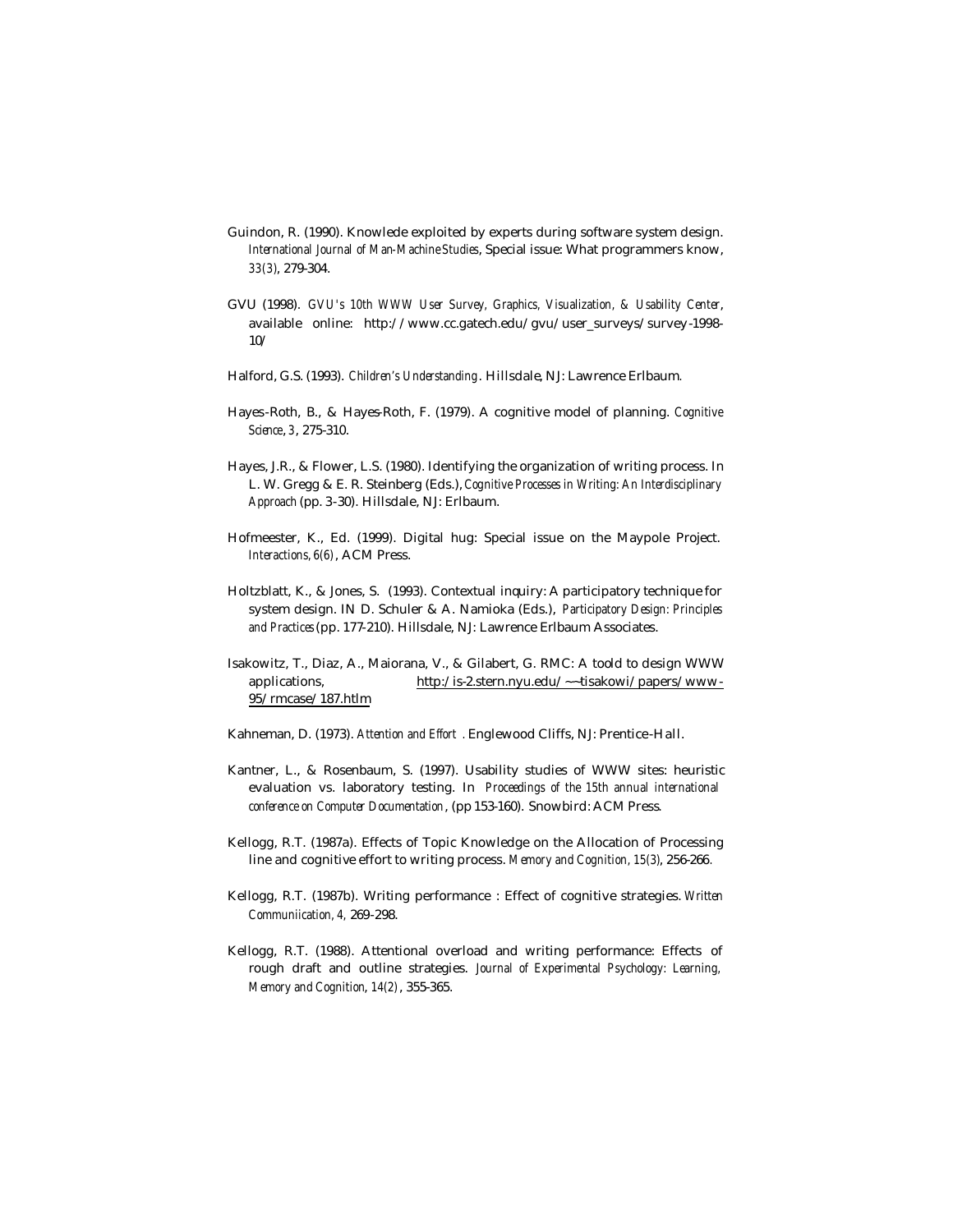Kellogg, R.T. (1994). *The Psychology of Writing.* New York: Oxford University Press.

- Kellogg, R.T. (1996). A model of working memory in writing. In C.M., Levy, S.E., Ransdell (Eds.), *The Science of Writing. Theories, Methods, Individual Differences and Applications* (pp*.* 57-71)*.* Mahwah, WJ: Lawrence Erlbaum Associates Inc.
- Kellogg, R.T. (1998). Components of working memory in text production. In M. Torrance & D. Galbraith (Eds.), *Cognitive Demands of Writing.* Amsterdam: Amsterdam University Press.
- Kellogg, R.T., & Mueller, S. (1993). Performance amplification and process restructuring in computer-based writing. *International Journal of Man-Machine Studies, 39,* 33-49.
- Konrad, R. (2000). An electronic medium to reach the dearly departed. CNET News.com**:** http://news.cnet.com/news/0-1005-200-3337187.html.
- Leulier, C., Bastien, J.M.C., & Scapin, D.L. (1998). *Compilation of ergonomic guidelines for the design and evaluation of Web sites.* Commerce & Interaction Report. Rocquencourt (France): INRIA.
- Levy, C.M., & Ransdell, S.E. (1995). Is writing as difficult as it seems? *Memory and Cognition, 23(6),* 767-779.
- Levy, C.M. ,& Ransdell, S.E. (1996). Writing signatures. In C. M. Levy & S. E. Ransdell (Eds.), *The Science of Writing : Theories, Methods, Individual Differences and Applications* (pp. 149-161). Mahwah, NJ: Lawrence Erlbaum.
- Levy, C.M., Marek, J.P., & Lea, J. (1996). Concurrent and retrospective protocols in writing research. In G. Rijlaarsdam, H. van den Berg & M. Couzjin (Eds.), *Writing Research : Theories, Models and Methodology* (pp. 542-556). Amsterdam: Amsterdam University Press.
- Lewis, C., Polson, P., Wharton, C., & Rieman, J. (1990). Testing a walkthrough methodology for theory-based design of walk-up-and-use interfaces. In *Proceedings of the CHI'91 Conference on Human-Computer Interaction* (pp. 235-242), Seatle: ACM Press.
- Lewis, C. H., & Rieman, J. (1993). *Task-centered User Interface Design: A Practical Guide*, Available online: http://home.att.net/~jrieman/jrtcdbk.html
- Malhotra, A., Thomas, J.C., Carroll, J.M., & Miller, L.A. (1980). Cognitive processes in design. *International Journal of Man-Machine Studies*, *12*, 119-140.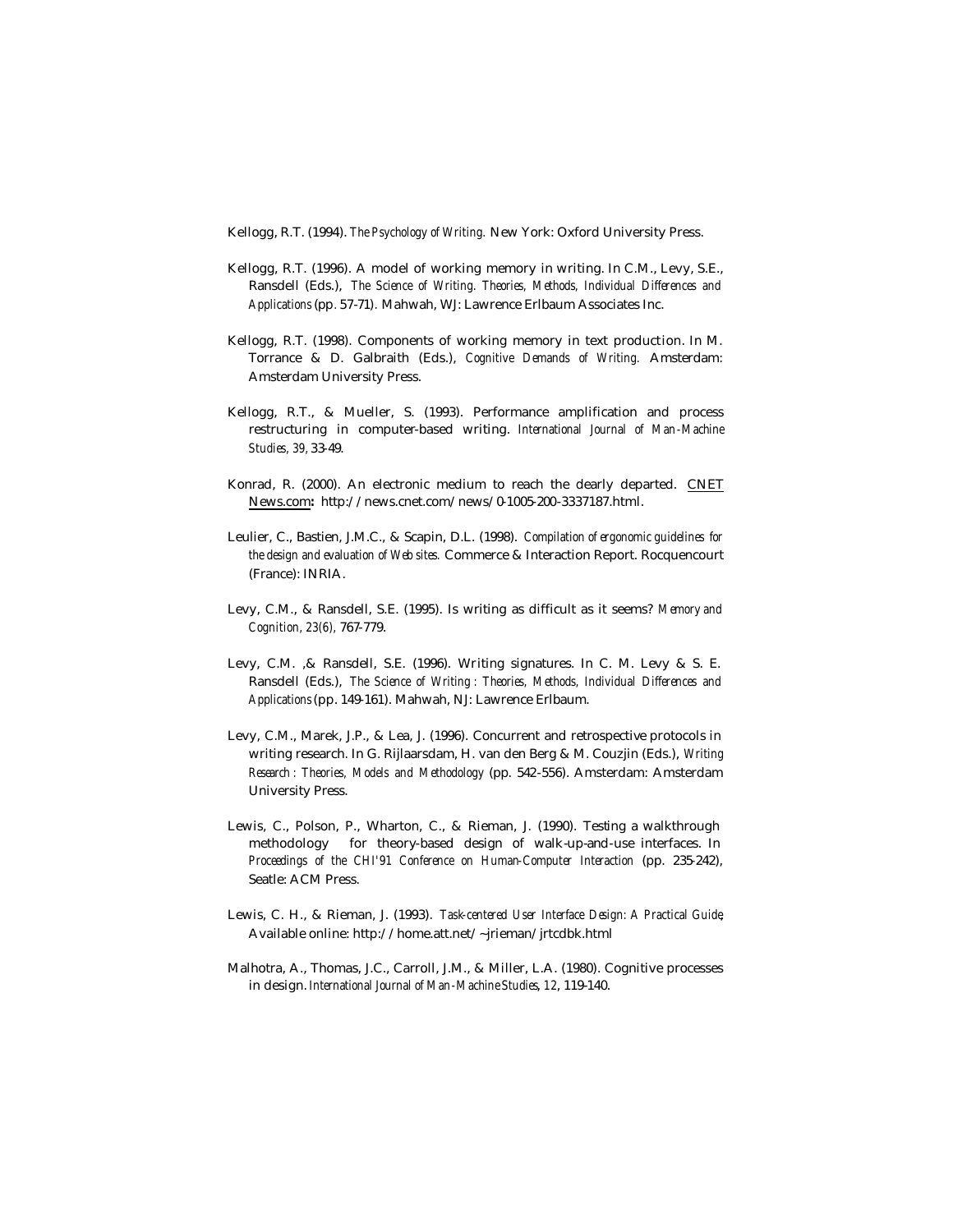- Minsky, M. (1975). A framework for representing knowledge. In P. Winston (Ed.). *The Psychology of Computer Vision*. New-York: Mc Graw-Hill.
- Nakakoji, K (1993). *Increasing shared understanding of a design task between designers and design environments: the role of a specification component*, Dissertation Thesis. Boulder: University of Colorado (Department of Computer Science).
- Nakakoji, K., Sumner, T. & Kallag-Harstad, B (1994). Perspective-based critiquing: Helping designers cope with conflicts among design intentions. *In Proceedings of Artificial Intelligence in Design '94* (pp 449-466). Lausanne, Switzerland: Kluwer Academic Publishers.
- Navon, D. (1984). Resources a theoretical soup stone? *Psychological Review, 91(2)*, 216-234.
- Navon, D., & Gopher, D. (1979). On the economy of human processing system. *Psychological Review, 86*, 214-255.
- Nielsen, J. (1992). Finding Usability Problems Through Heuristic Evaluation. In *Proceedings of CHI'92* (pp 373-380), Monterey, CA: ACM Press.
- Nielsen, J. (2000). *Designing Web Usability*. Indianapolis: New Riders Publishing.
- Nielsen, J., & Molich, R. (1990). Heuristic evaluation of user interfaces. In *Proceedings of CHI'90* (pp 249-256). Seattle, WA: ACM Press.
- Norman, D. (1986). *User Centered System Design, New Perspectives on Human-Computer Interaction*. Hillsdale, NJ: Lawrence Erlbaum Associates.
- Olive, T., Kellogg, R.T., Piolat, A. (in press). The triple task technique for studying writing processes. In T. Olive & C.M. Levy (Eds.). Contemporary tools and techniques for studying writing. Amsterdam: Kluwer Academic Publisher.
- Pashler, H. (1984). Processing stages in overlapping tasks: Evidence for a central bottleneck. *Journal of Experimental Psychology: Human Perception and Performance, 10*, 358-377.
- Piolat, A., & Pélissier A. (1998). Etude de la rédaction de textes : contraintes théoriques et méthodes de recherche. In A. Piolat, & A. Pélissier, *La rédaction de textes: Approche cognitive* (pp. 225-269). Neuchatel: Delachaux & Niestlé.
- Piolat, A., Olive, T., Roussey, J.-Y., & Thunin, O. (1999). SCRIPTKELL: An experimental tool assisted by computer for measuring cognitive effort and time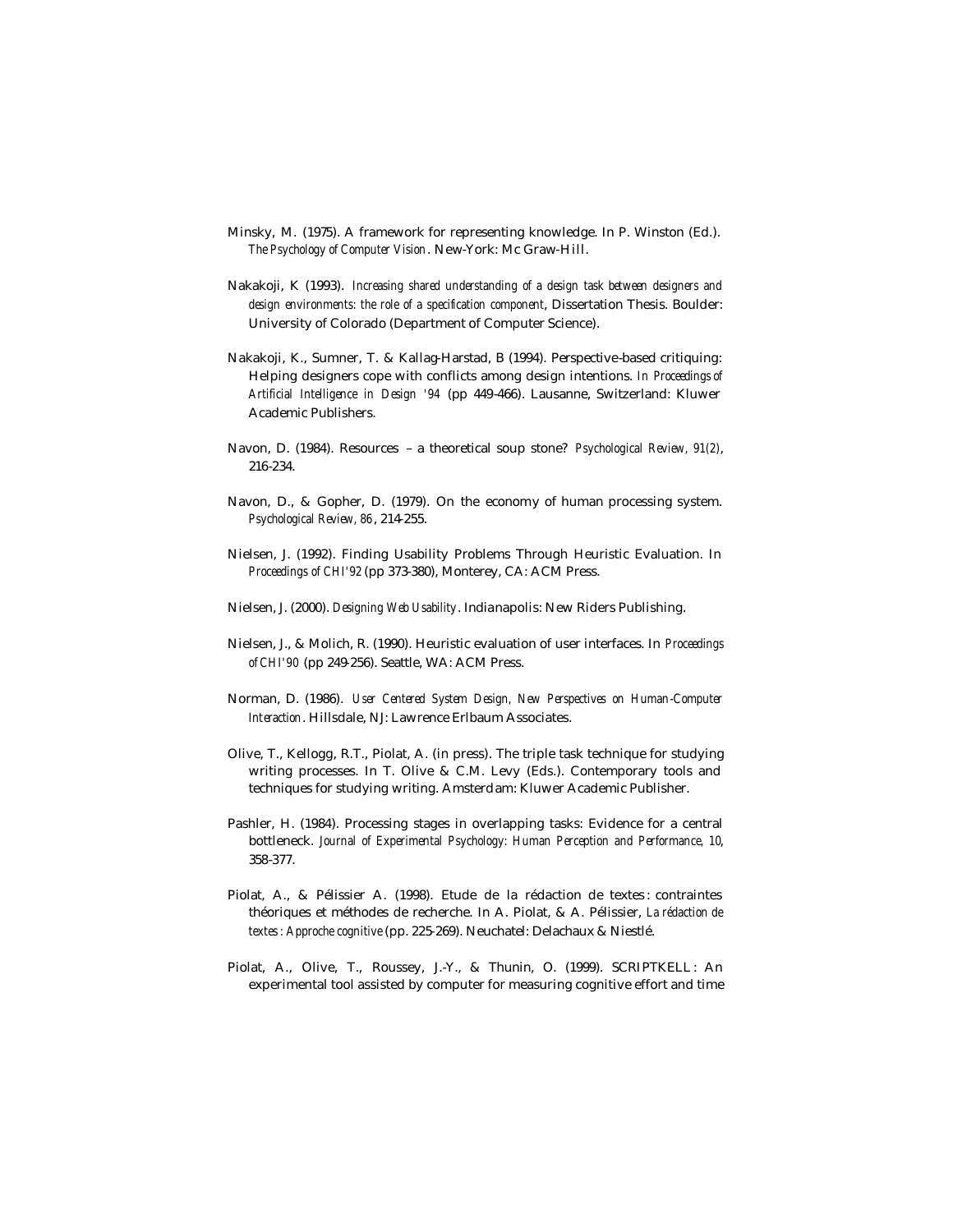processing during writing and other complex cognitive activities*. Behavior, Research Methods, Instruments & Computers*, *31(1)*, 113-121.

- Piolat, A., Roussey, J.-Y., Olive, T., & Farioli, F. (1996). Charge mentale et mobilisation des processus rédactionnels : examen de la procédure de Kellogg*. Psychologie Française,41(4),* 339-354.
- Polson, P., Lewis, C., Rieman, J., & Wharton, C. (1992). Cognitive walkthroughs: A method for theory-based evaluation of user-interfaces*. International Journal of Man-Machine Studies*, 36, 741-773.
- Posner, M.I. (1978). *Chronometric explorations of mind*. Hillsdale, NJ: Lawrence Erlbaum.
- Rittel, H., & Webber, M. M. (1984). Planning problems are wi cked Problems*.* In N. Cross (Ed.).,*Developments in Design Methodology* (pp. 135-144). New York: John Wiley & Sons.
- Russo, J.E., Johnson, E.J., & Stephens, D.L. (1989). The validity of verbal protocols. *Memory and Cognition, 17*, 759-769.
- Scapin, D. L., & Bastien, J. M. (1997). Ergonomic criteria for evaluating the ergonomic quality of interactive systems. *Behavior & Information Technology, 16(4/5)*, 220-231.
- Schneiderman, B. (1997). Designing information-abundant web sites: issues and recommendations, *International Journal of Human-Computer Studies*, *47(1)*, 5-29.
- Schön, D.A. (1983). *The Reflective Practitioner: How Professionals Think in Action*, New York: Basic Books.
- Schuler, D., & Namioka, A. (1993). *Participatory Design: Principles and Practices*. Hillsdale, NJ: Lawrence Erlbaum Associates.
- Simon, H. A. (1973). The structure of ill structured problems. *Artificial Intelligence*, *4*, 181-201.
- Simon, H. A. (1995). Problem forming, problem finding and problem solving in design. In A. Collen & W. Gasparski (Eds), *Design & Systems* (pp. 245-257). New Brunswick: Transaction Publishers.
- Smith, P. A., Newman, I. A., Parks, L. M. (1997). Virtual hierarchies and virtual networks: some lessons from hypermedia usability research applied to the Worl Wide Web, *International Journal of Human-Computer Studies*, *47(1)*, 67-95.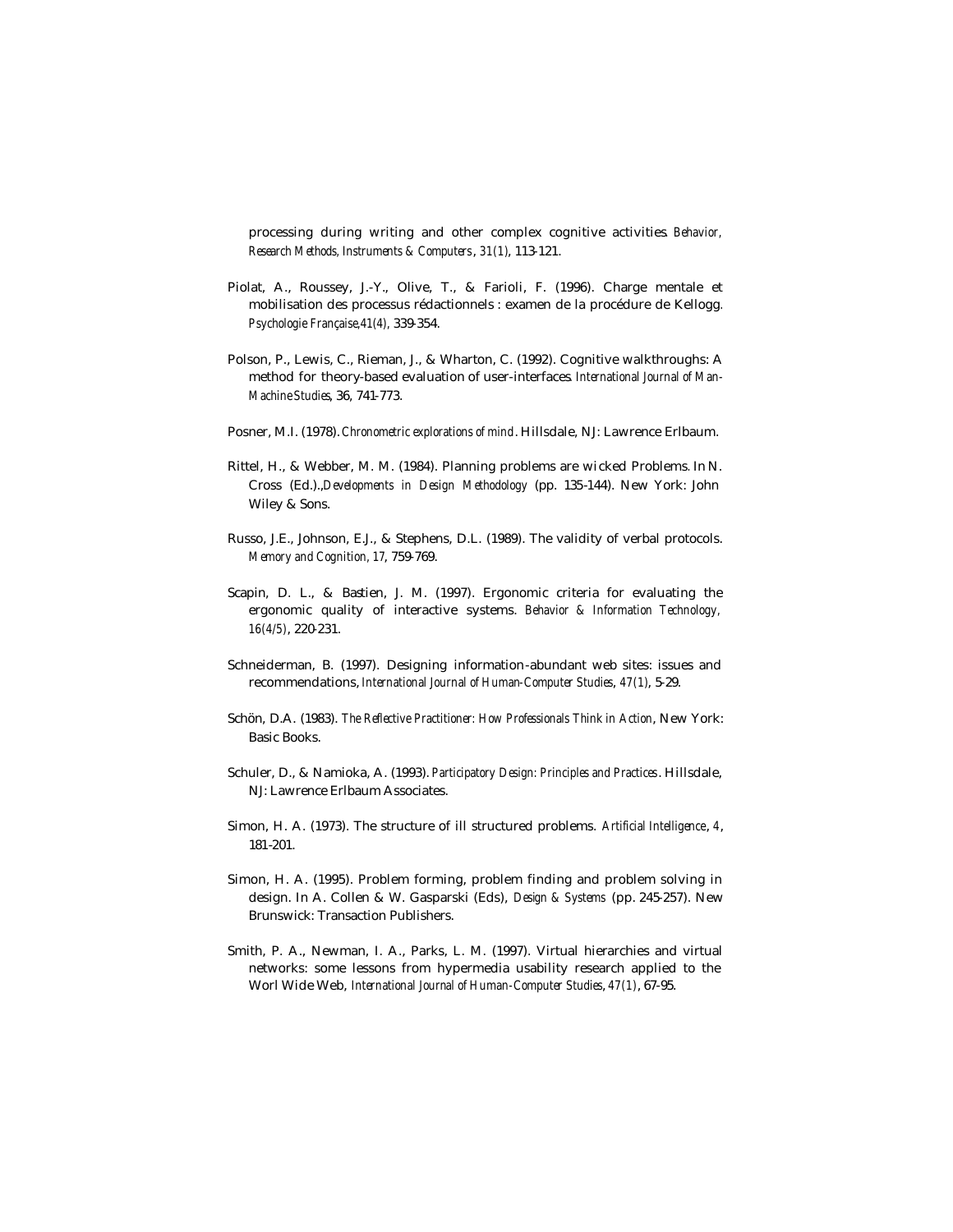- Sumner, T. (1995). The high-tech toolbelt: A study of designers in the workplace*.* In *Proceedings of CHI'95 - Human Factors in Computing Systems* (pp 178-185), Denver, CO: ACM Press.
- Sumner, T., Bonnardel, N., & Kallag-Harstad, B. (1997). The cognitive ergonomics of knowledge-based design support systems. *Proceedings of CHI'97 - Human Factors in Computing Systems* (pp. 83-90). Atlanta: ACM Press.
- Sumner, T., & Buckingham Shum, S. (1998). From documents to discourse: Shifting conceptions of scholarly publishing. *Proceedings of CHI'98 - Human Factors in Computing Systems (*Los Angeles, April 18-23), 95-102.
- Sumner, T., Buckingham Shum, S., Wright, M., Bonnardel, N., Piolat A., & Chevalier, A. (2000). Redesigning the peer review process : A developmental theory-in-action*.* In R. Dieng, A. Giboin, G. De Michelis & L. Karsenty (Eds.), *Designing cooperative systems: The use of theories and models* (19-34). Amsterdam : I.O.S. Press.
- Sumner, T., Marra, C. & Lewis, C. (1994*). Results from Programming Walkthroughs are Wildly Inconsistent, But...*, Technical Report CU-CS-745-94, Boulder: University of Colorado (Dept. of Computer Science).
- Thimbleby, H. (1997). Gentler: a tool for systematic web authoring, *International Journal of Human-Computer Studies*, *47(1)*, 139-168.
- Visser, W. (1987). Abandon d'un plan hiérarchique dans une activité de conception*.*  In *Actes de Cognitiva'87* (tome 1, pp. 366-371) Paris: CESTA.
- Visser, W. (1990). More or less following a plan during design: Opportunistic deviations in specification*. International Journal of Man-Machine Studies, Special issue: What programmers know, 33(3)*, 247-278.
- Vora, P. R., & Helander, M. G. (1997). Hypertext and its implications for the internet. In M. Helander, T. K. Landauer, P. Prabhu (Eds), *Handbook of Human-Computer Interaction* (pp. 877-914). New-York(NY): Elsevier Science.
- Wharton, C., J. Bradford, Jeffries, R. & Franzke, M. (1992). Applying cognitive walkthroughs to more complex user interfaces: experiences, issues, and recommendations. *Proceedings of CHI'92 - Human Factors in Computing Systems* (Monterey, CA, May 3 – 7), 381-388.
- Wilson, T.D. (1994). The proper protocol: Validity and completeness of verbal reports. *Psychological Science, 5(5)*, 249-252.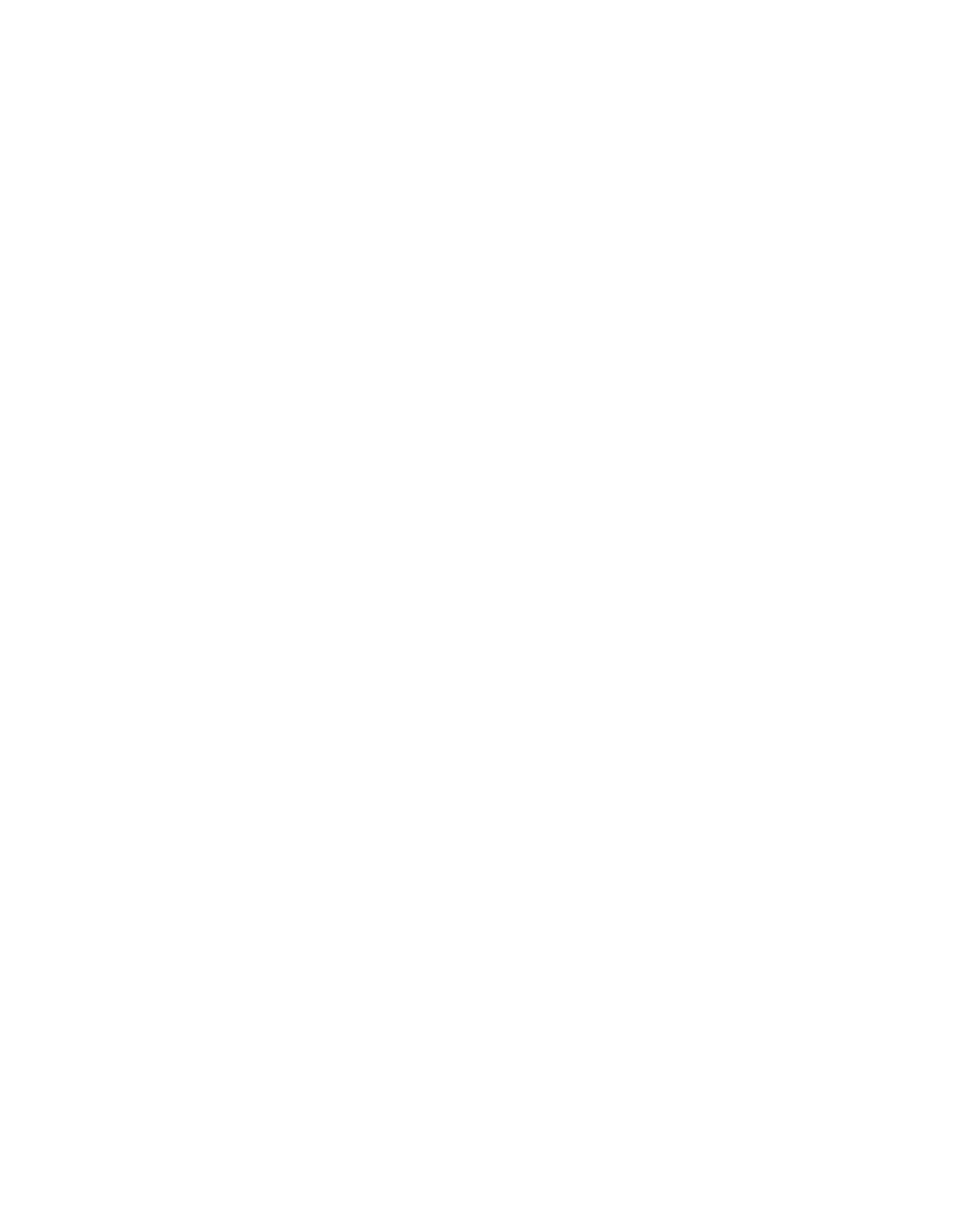# **Appendix 1 : Schedules of Conditions**

### **Ill defined schedule of conditions**

Mr. Piltzer has an art gallery, the "Gallery Piltzer", that he wishes to promote on the Internet.

Two artists permanently exhibit their paintings in the Gallery Piltzer: Mr. Linder and Mr. Calder.

Mr. Piltzer will let you design the web site for his art gallery however you wish, but he does want the site to consist of three pages and to present paintings by Mr. Linder and Mr. Calder.

E-mail addresses: linder@yahoo.com calder@yahoo.com gal\_piltzer@yahoo.com

### **Well defined schedule of conditions**

Mr. Piltzer has an art gallery, the "Gallery Piltzer", that he wishes to promote on the Internet.

Two artists permanently exhibit their paintings in the Gallery Piltzer: Mr. Linder and Mr. Calder.

Mr. Piltzer will let you design the web site for his art gallery however you wish, but he does want the site to respect the following requirements:

• The site should consist of three pages: a welcome page and one page for each of the two artists.

• The welcome page has to contain a photo of the gallery, the gallery's logo, a link to each of the artists' pages, and a link to an email address allowing visitors to contact Mr. Piltzer.

• Mr. Linder's page should contain three of his paintings, a link to his e-mail address, a link to the welcome page and a link to Mr. Calder's page. Mr. Calder's page should have an analogous format. These two pages should also contain the art gallery's logo.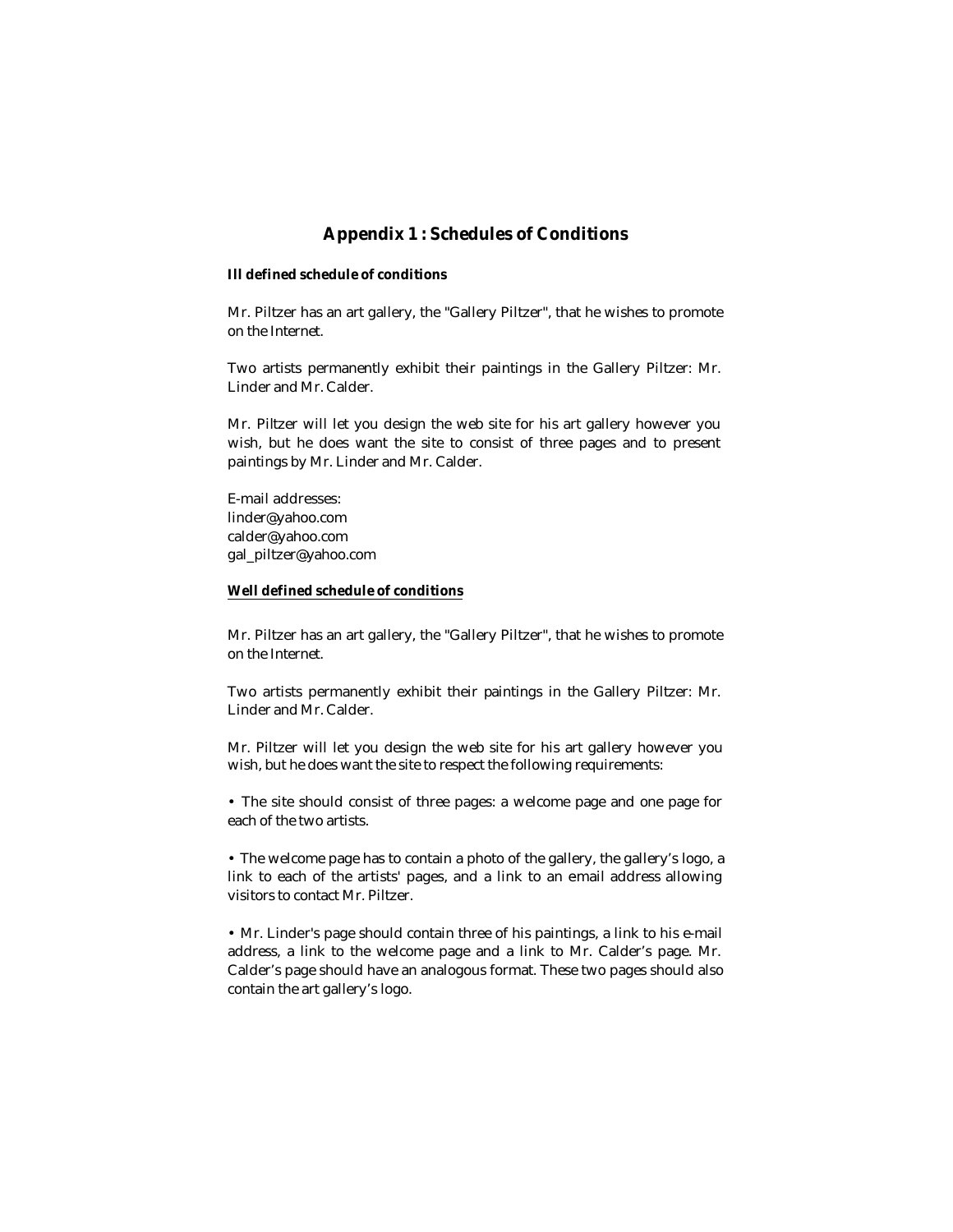• All the pages should have a background that fits with the paintings you will integrate in them.

• Each page should have a title, with a font size of 24, that is not underlined.

• The paintings should be placed so that visitors can see the whole painting, without having to scroll. Mr. Piltzer will allow you to modify the size of the paintings as necessary to meet this requirement.

E-mail addresses: linder@yahoo.com calder@yahoo.com gal\_piltzer@yahoo.com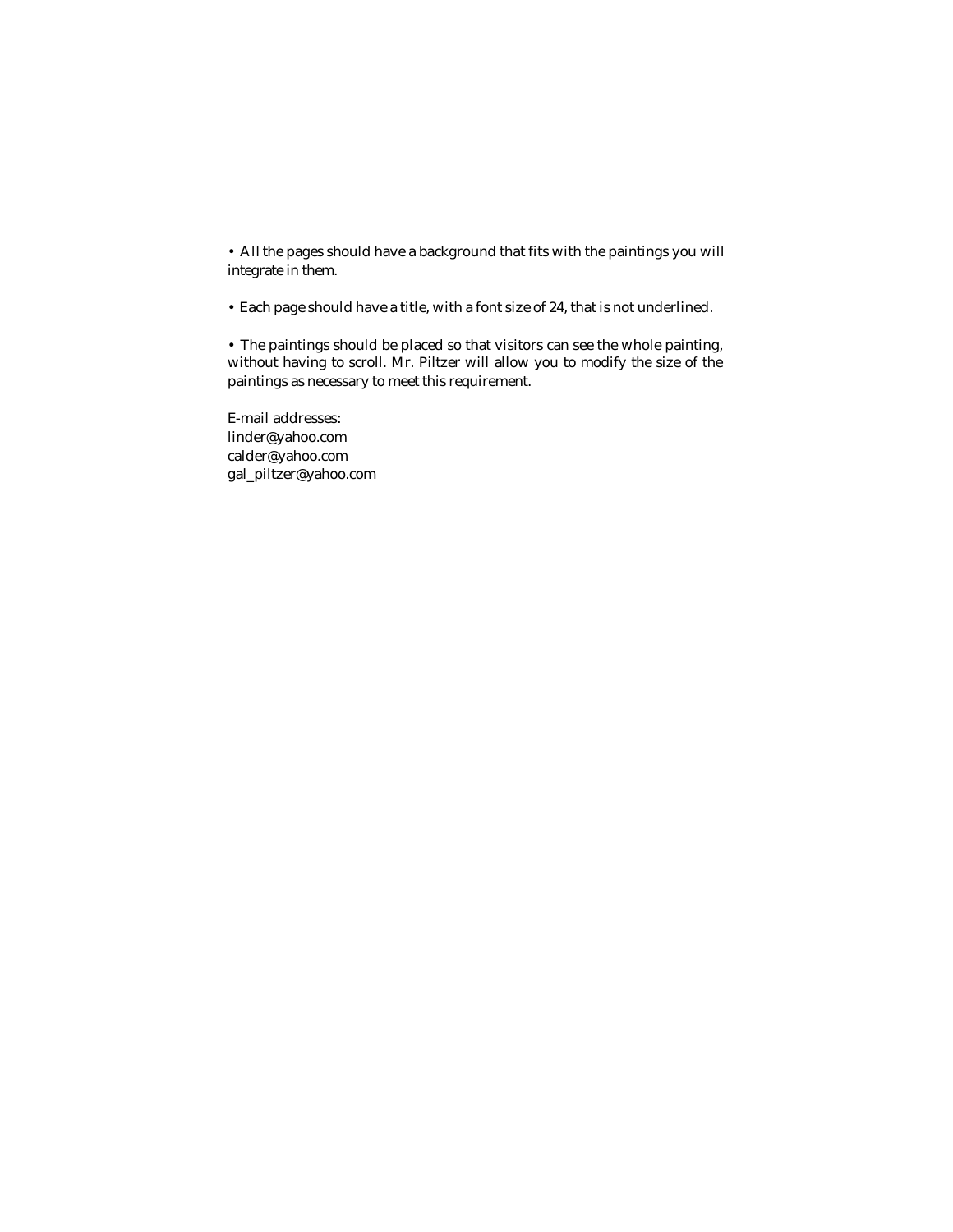

Figure 1: Mean number of reviewing and postponing of decisions, according

to the level of problem specification.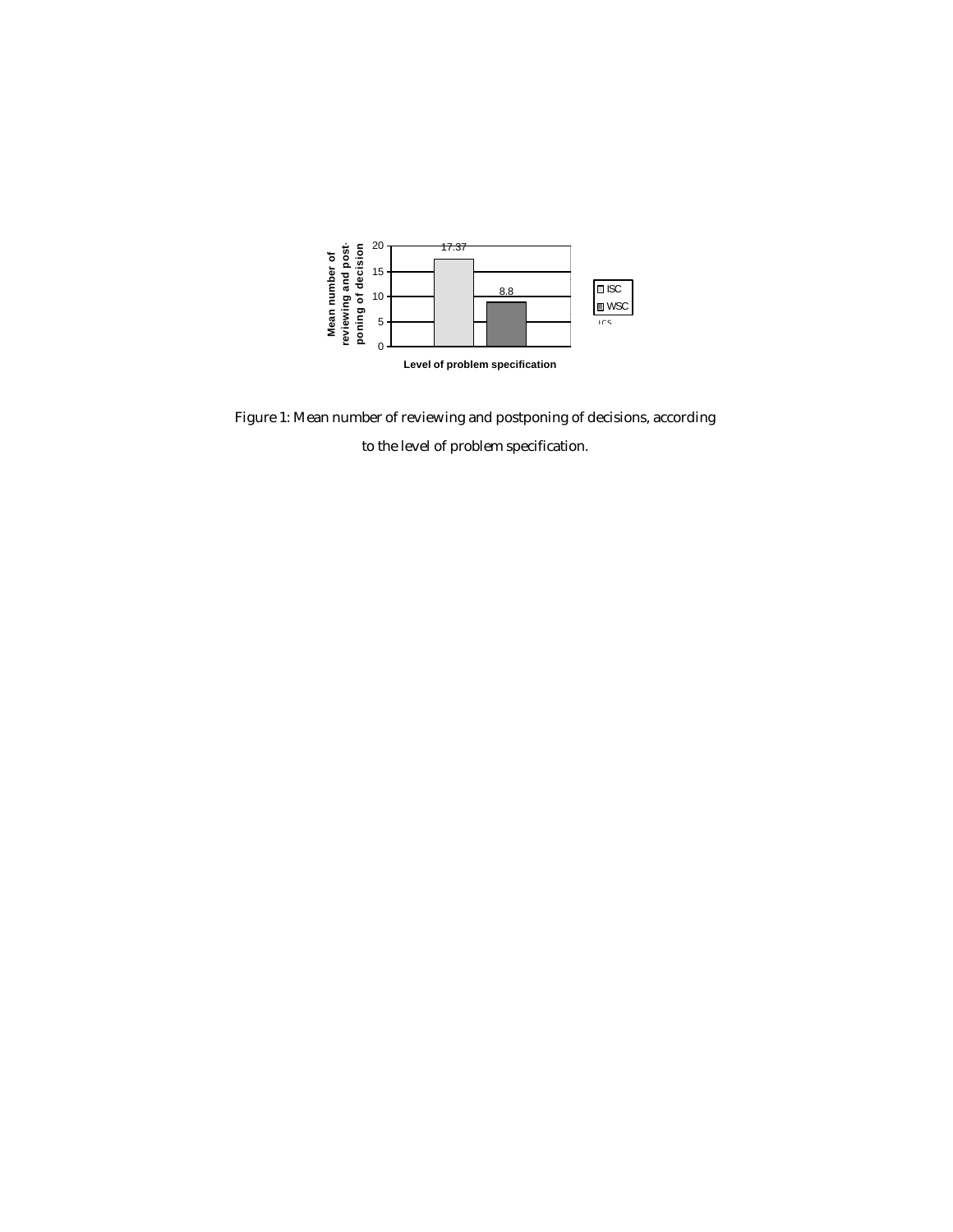

Figure 2: Mean frequency of reviewing and post-poning of decisions according to thirds of the design activity (or design phases) and to the level of problem specification.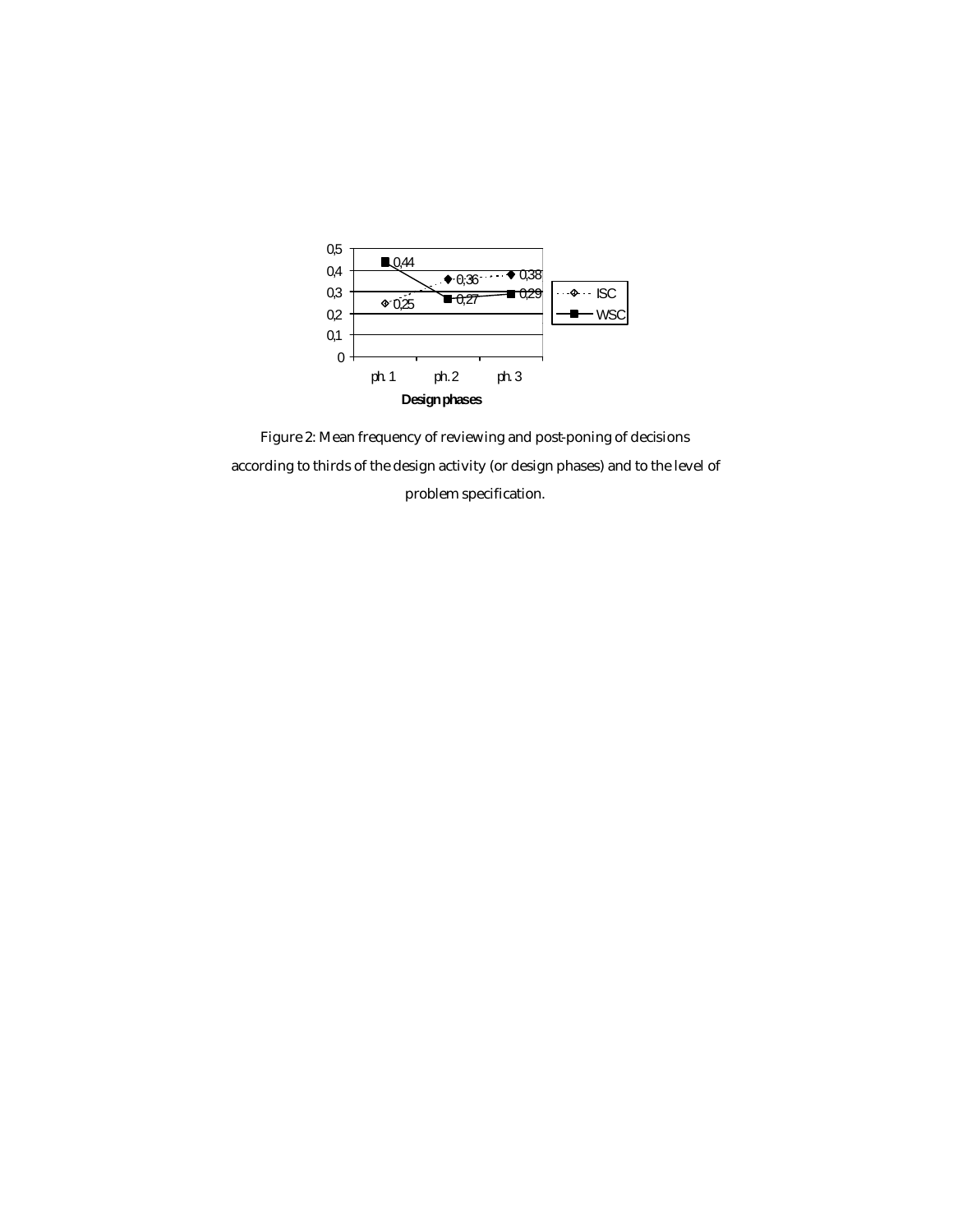

Figure 3: Mean number of changes in focus of attention according to the level of problem specification.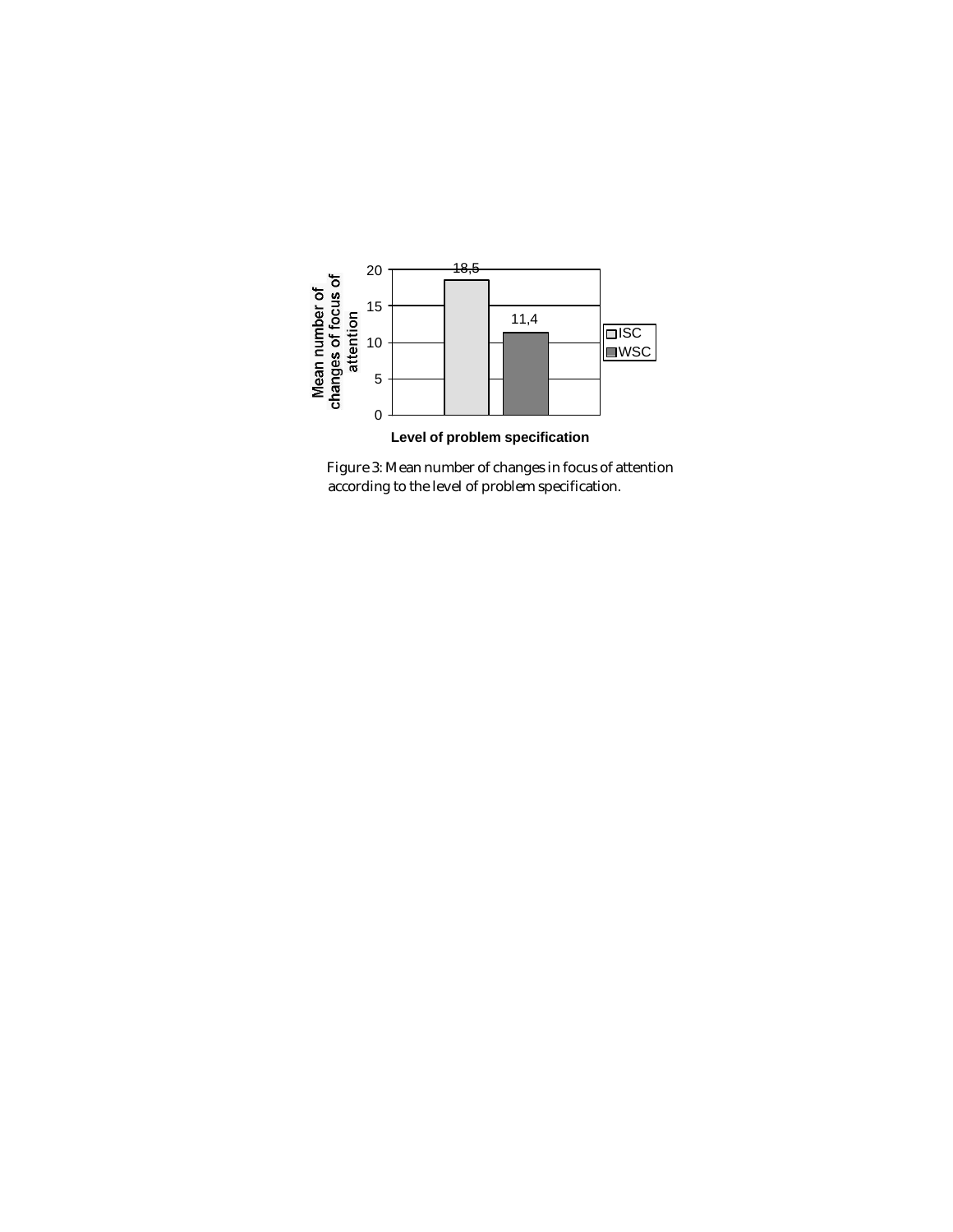

Figure 4: Mean frequency of taking into account of aspects or criteria according to the level of problem specification.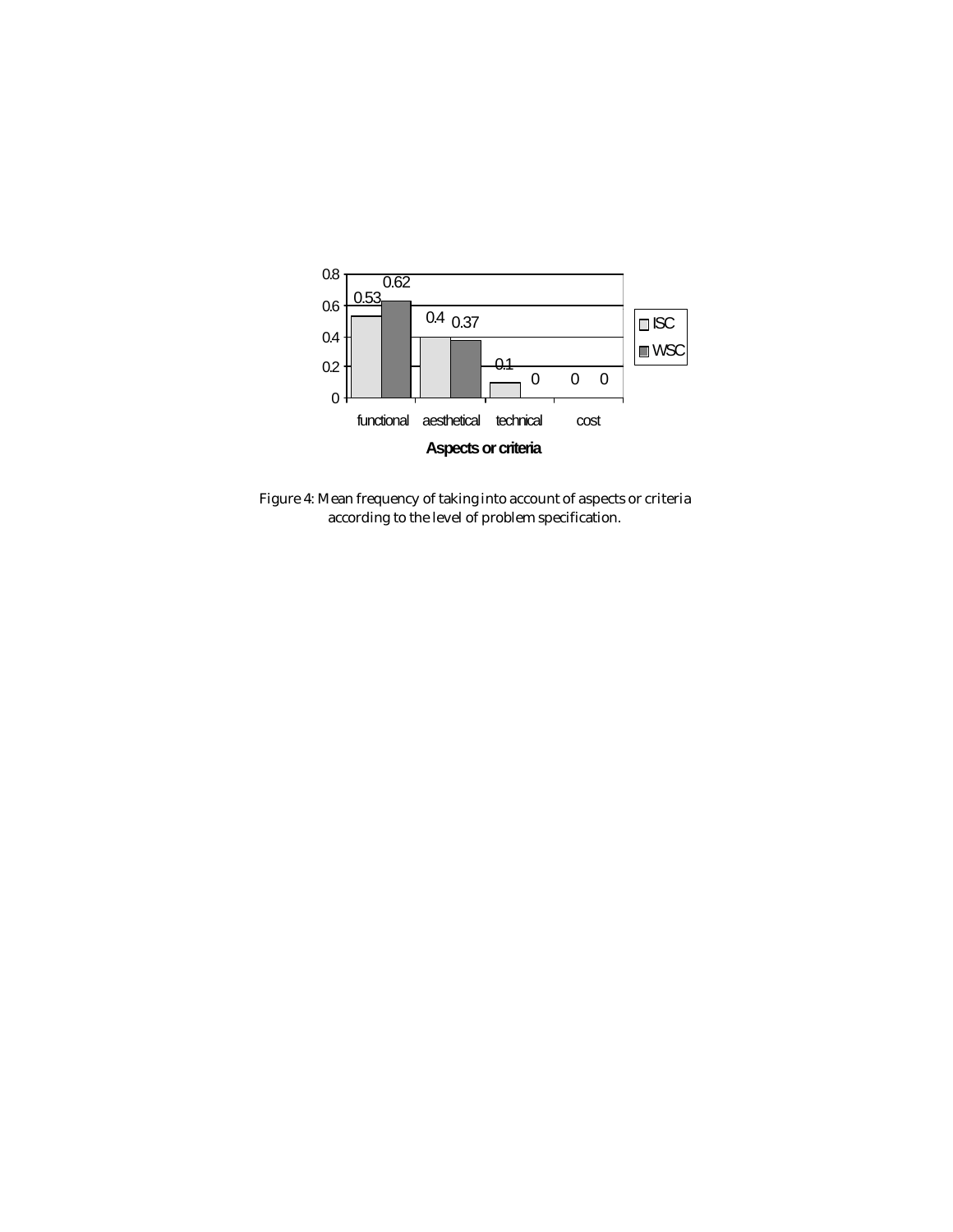

Figure 5: Mean weighted reaction times of designers, according to the level of problem specification.